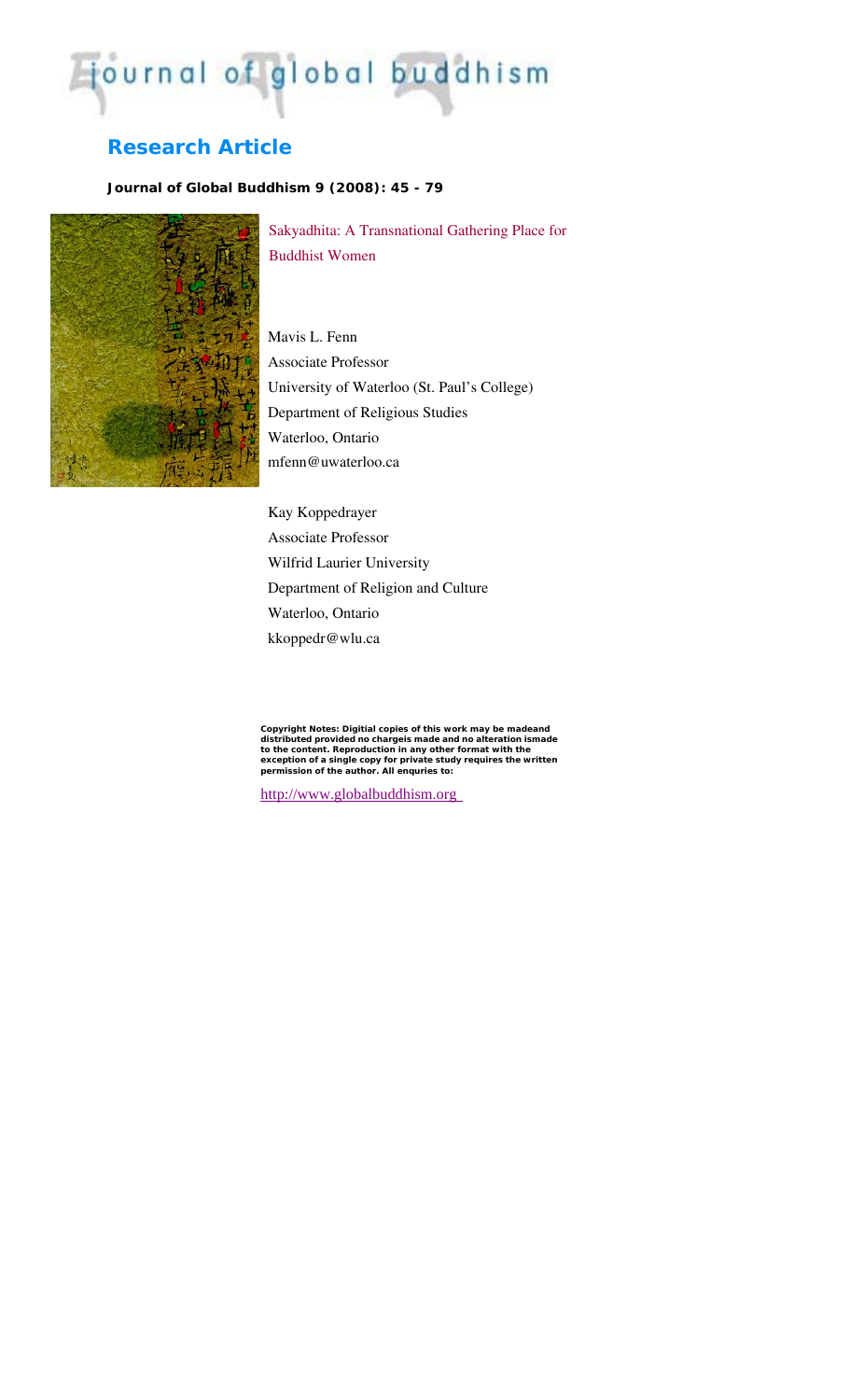#### ISSN 1527-6457

# Research Article

Sakyadhita: A Transnational Gathering Place for Buddhist Women

Mavis L. Fenn Associate Professor University of Waterloo (St. Paul's College) Department of Religious Studies Waterloo, Ontario mfenn@uwaterloo.ca

Kay Koppedrayer Associate Professor Wilfrid Laurier University Department of Religion and Culture Waterloo, Ontario kkoppedr@wlu.ca

Abstract: A gathering of Buddhist women in Bodhgaya in 1987 saw the establishment of Sakyadhita, a transnational Buddhist women's organization. Its conveners outlined an ambitious set of objectives, including improved opportunities for women to study dharma and the establishment of a full bhikshuni ordination in the Theravada and Tibetan traditions. Central to Sakyadhita's mission has been a series of biannual international conferences that provide opportunities for Buddhist women across cultures to come together to share their experiences and learn from each other. The interactions and exchanges that occur at these conferences highlight the issues and concerns the Buddhist women bring to a transnational forum, while also offering insight into the feasibility of Sakyadhita's purpose. This paper considers that purpose by examining the events of the Sixth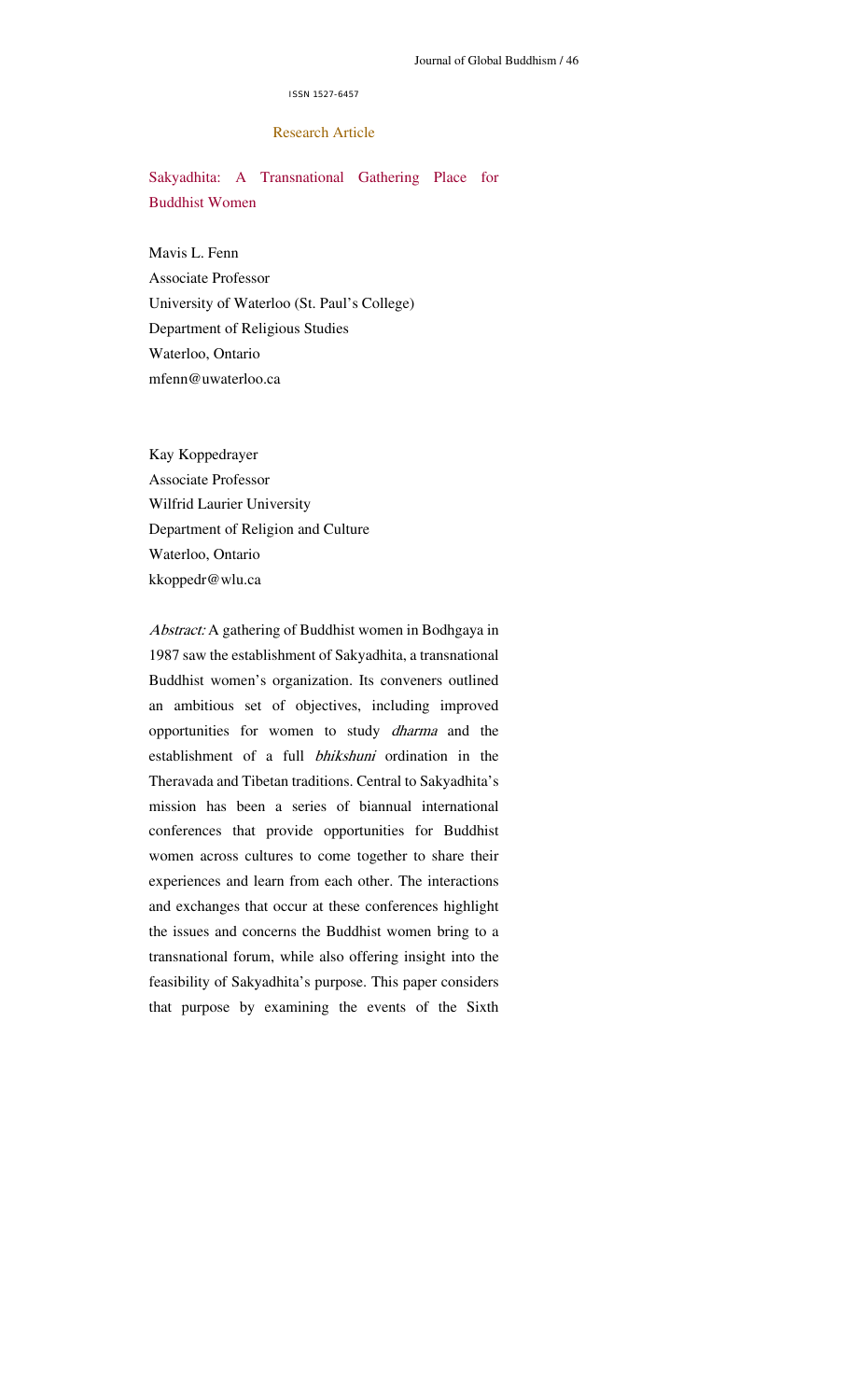International Conference in Nepal in 2000, the Ninth International Conference in Malaysia in 2006, and a related gathering, the First International Buddhist Congress in Hamburg in 2007. Discussion focuses on what these conferences accomplish and the way they have helped Sakyadhita redefine its goals. Special attention is given to Sakyadhita's continued involvement in the issue of nuns' ordination. The paper's conclusions address the challenges a transnational organization like Sakyadhita faces.

#### Introduction

Founded in 1987, Sakyadhita is a transnational Buddhist women's organization. Its objectives have included the creation of a network of communication for Buddhist women, lay and ordained from all traditions and regions; the promotion of education and the improvement of facilities for women to study, practice, and teach Buddhism; a campaign for the full ordination of women in every Buddhist tradition; the facilitation of understanding among the various Buddhist traditions; and the fostering of world peace through Buddhist teachings.(1)

Central to Sakyadhita's purposes has been a series of bi-annual international conferences held primarily in Asia. Because Sakyadhita strives to be a transnational forum facilitating Buddhist women's interests, these conferences serve as a gathering place where Buddhist women across cultures and traditions can come together. The conferences provide the only occasion where major face-to-face interaction among Sakyadhita's members occurs. They offer an opportunity to track exchanges and interactions, and provide a window on the vitality of the organization. What happens at these gatherings articulates Sakyadhita's objectives.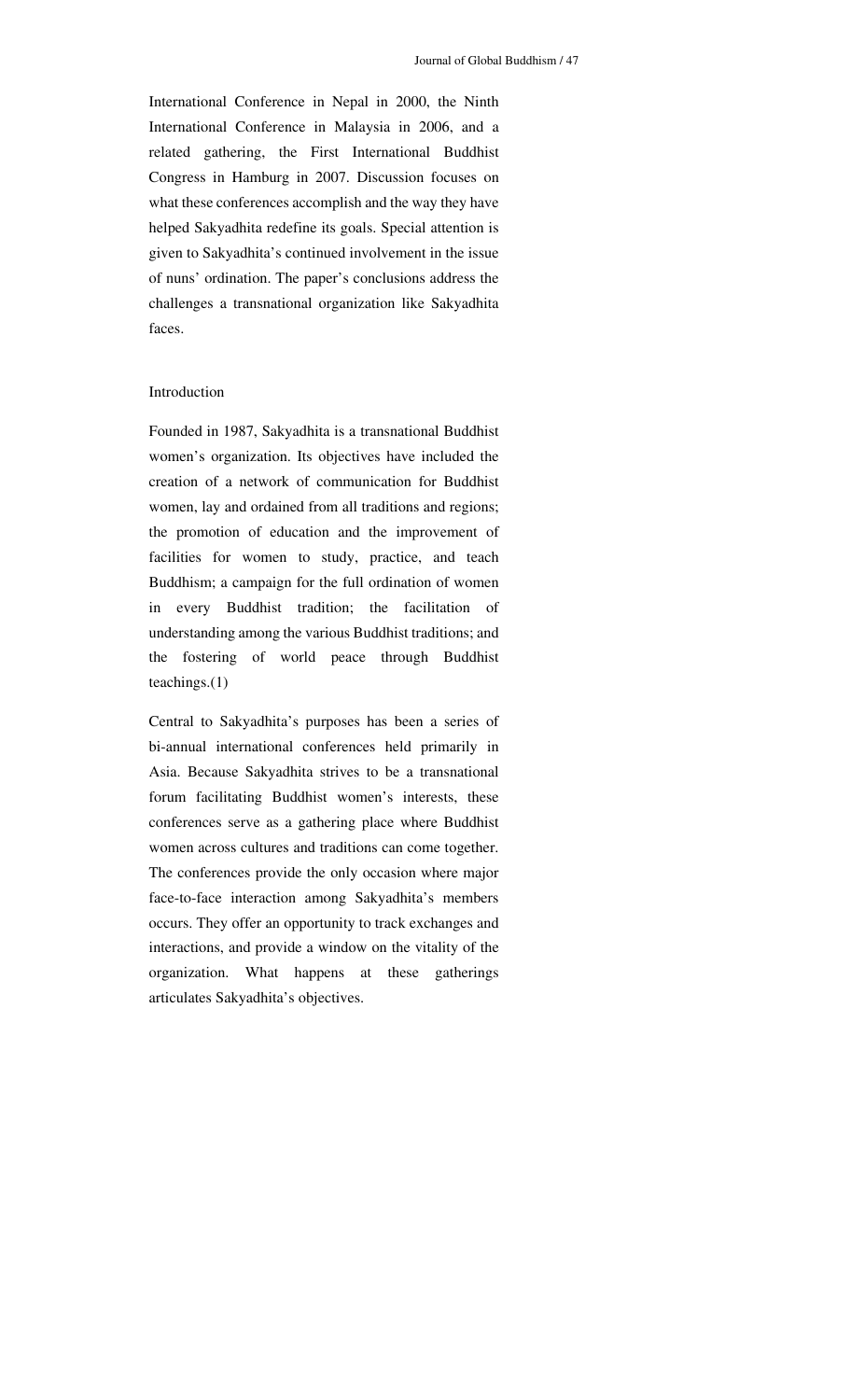This paper considers their function by examining the activities of two conferences, the Sixth International Sakyadhita Conference held in Lumbini, Nepal, in 2000 and the Ninth held in Kuala Lumpur, Malaysia, in 2006, with additional materials drawn from the International Congress of Buddhist Women held in Hamburg, Germany, in 2007.(2) Discussion will focus on what such conferences accomplish and the way they have helped Sakyadhita redefine its goals. Further, since the campaign for the revitalization of nuns' orders remains an important concern for Sakyadhita, special attention is given to Sakyadhita's continued involvement in the issue of nuns' ordination. The paper's conclusions address the challenges a transnational organization like Sakyadhita faces.

#### History of Sakyadhita

Sakyadhita came into existence at a 1987 conference in Bodh Gaya, India, organized by Karma Lekshe Tsomo, an American Tibetan nun; Ayya Khema, a German-born Theravadin nun (now deceased); and Chatsumarn Kabilsingh (now Bhikkhuni Dhammananda), a professor at Thammasat University in Bangkok, Thailand.(3) The conference was historically significant as it was the first international gathering of Buddhist nuns. Geographically and linguistically isolated, Buddhist women and members of bhikkhuni orders were under-represented at monastic gatherings up through the latter part of the twentieth century; the Bodh Gaya conference sought to rectify that.(4) Drawing together ordained Buddhist women, the conference also saw male monastics, both male and female Buddhist laity, and people from other religious traditions in attendance. Its main purpose was to promote understanding and solidarity among women from various Buddhist traditions and to encourage other Buddhist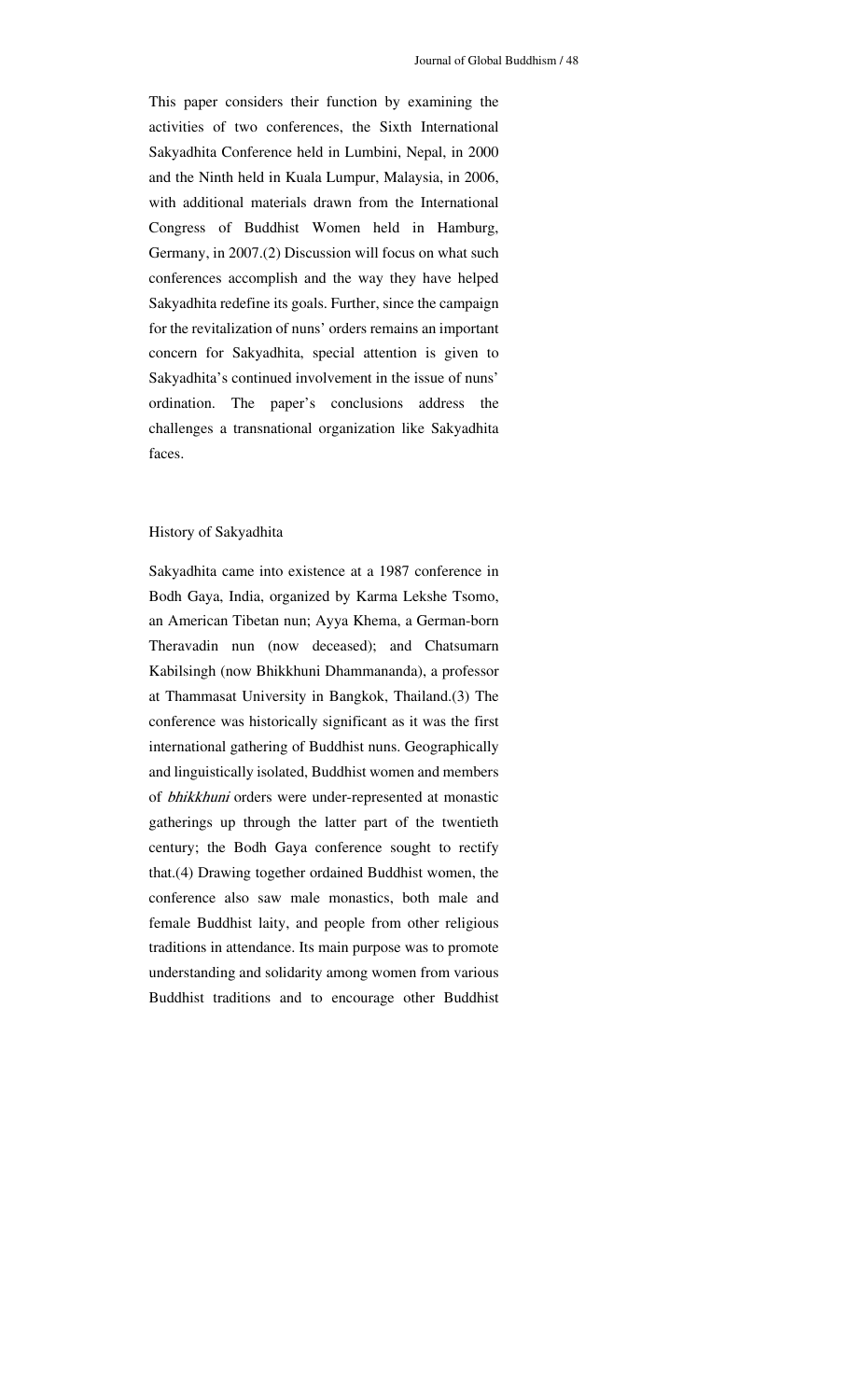women in the practice of Dharma. The last session, convened to take stock of the conference's accomplishments, ended with the launching of Sakyadhita, "Daughters of the Buddha," an organization that would continue to promote the empowerment of Buddhist women. Since its inception, it has organized a series of nine international conferences in Asia. In addition, Sakyadhita has convened conferences in North America and Germany that have focused primarily on Western practitioners.(5) The organization has produced a series of books based upon these conferences, a newsletter and developed a website. (6) It has further engaged in a wide variety of projects for the improvement of women, and worked towards the re-establishment of the full ordination of women in the Theravada and Tibetan traditions.

#### The Sakyadhita Conferences of 2000 and 2006

Like all of the conferences Sakyadhita has convened, the 2000 and 2006 conferences had overarching themes intended to link presentations and foster discussion among participants. In 2000 Conference, Buddhist women gathered in Lumbini, Nepal, the birthplace of the Buddha – a fitting site to mark the shift from one millennium to another. The theme of this, the sixth Sakyadhita conference, was "Women as Peacemakers: Self, Family, Community and World." Its venue, the recently completed Gautami Nunnery, had literal as well as symbolic significance. A well-respected Nepali nun, Dhammavati, had coordinated the construction of the nunnery. Further, the nuns had raised all the building funds themselves.

 Pomp and ceremony opened the conference and then the activities settled into a daily pattern of meditation, breakfast, morning presentations and discussion groups,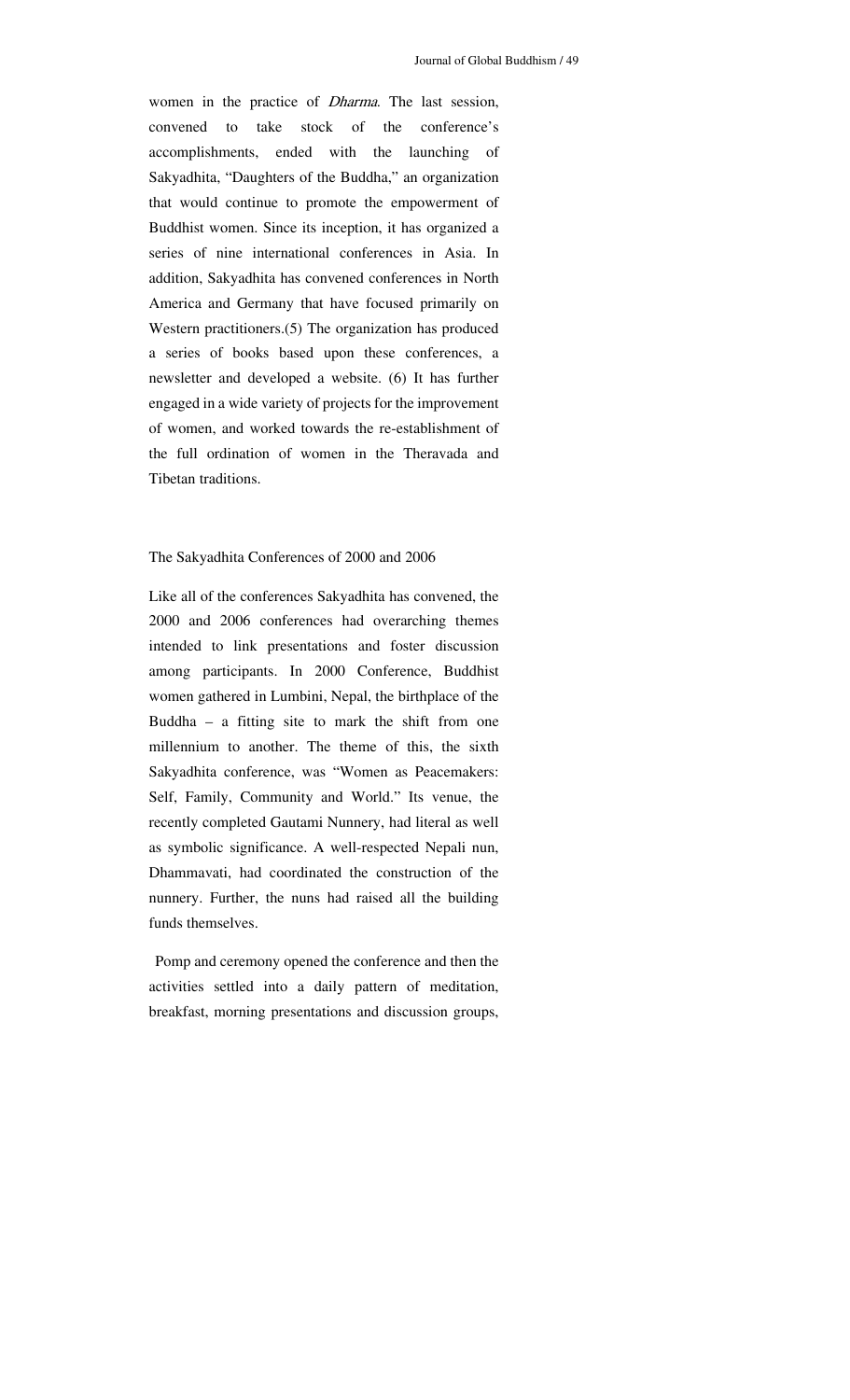lunch break, afternoon presentations and discussion groups, tea, chanting and meditation, cultural presentations and the evening meal. The meditation sessions were conducted by both lay and monastic women and included representatives from Australia, Nepal, Canada, Burma, Sri Lanka, Japan and Korea, representing a variety of meditation styles. The presentations were divided into themes: Understanding Women in Buddhist Cultures, Women's Health in the Buddhist Community, Women for a Peaceful Millennium: Learning Peace Building Skills, Leadership and Empowerment—Practical Skills and Paths to Enlightenment—Monastery and Family. The style of presentations varied from scholarly talks to workshop presentations that focused on developing practical skills, and others on how to integrate Buddhist values and practice into daily family life. The final day included a Sakyadhita Council meeting whose purpose was to discuss visions, dialogue, and make resolutions.

The Ninth International Conference took place in the Buddhist Sau Seng Lum Temple and Exhibition Centre in Selangor, Puchong, just outside Kuala Lumpur. With its theme of "Buddhist Women in a Global Multicultural Community," the conference's focus was "primarily on the effects of globalization caused by growing international connections that affect various aspects of society."(7) Panels were organized around topics of race, class, and gender in the Buddhist diaspora; Images of Enlightenment; Dharma and crosscultural communication; dialogue across cultures: links and common ground; Bhikshuni Vinaya and full ordination for women; Sangha or lay: what is the Buddhist way; and translating the Dharma: Buddhism, multiculturalism, and language. The program followed the same format as that in Nepal, with the balance of presentations weighted towards the scholarly.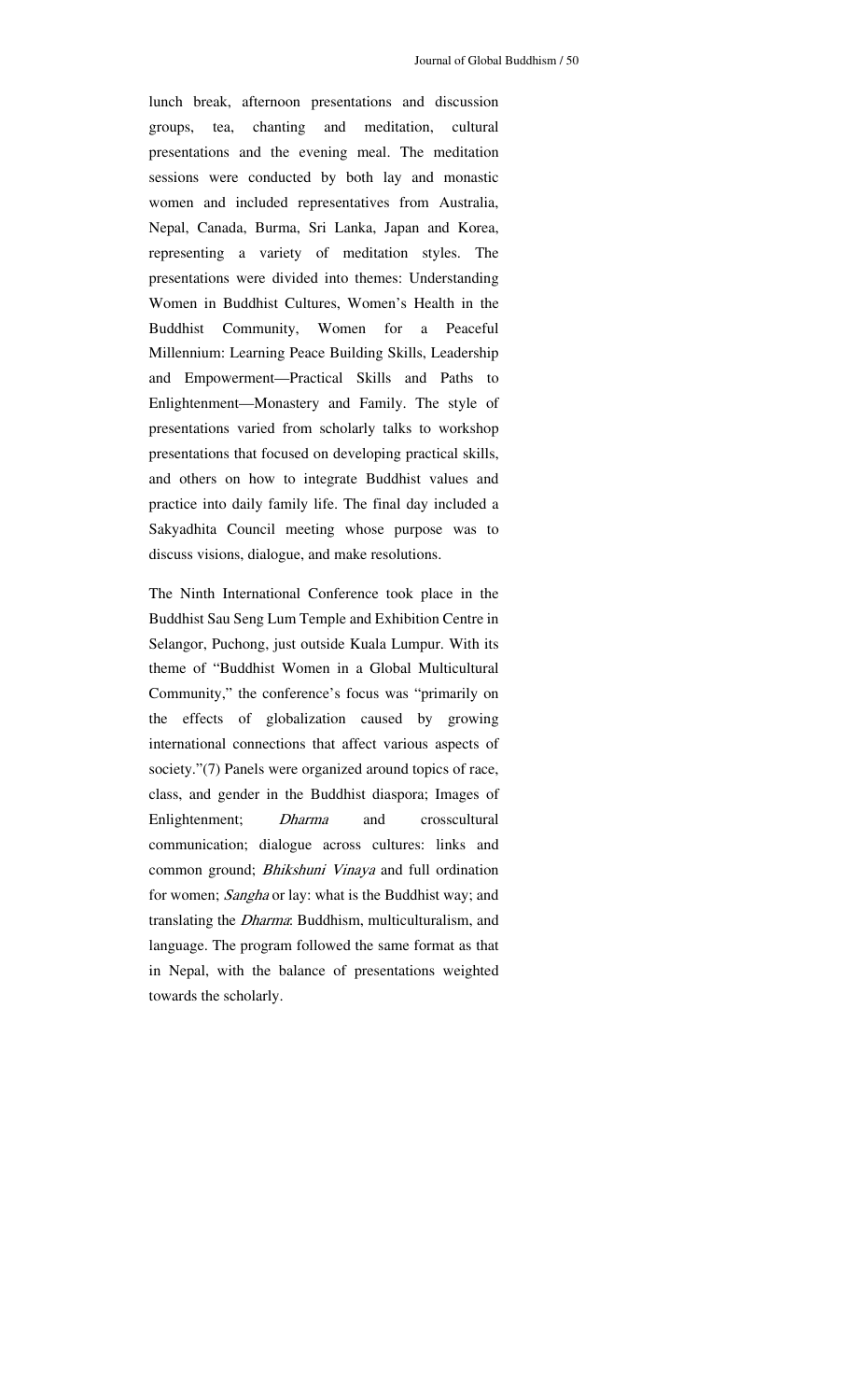In contrast to the unnamed private individuals who helped underwrite the costs of the Nepal conference,(8) the Malaysian program listed nine sponsors additional to Sakyadhita.(9) The increase in financial sponsorship from Nepal in 2000 to Malaysia in 2006 was evident in the translation services provided. In Nepal translation services were largely limited to one overworked Tibetan translator. The Malaysian conference had an active business centre with full Internet access where translators worked on translating the papers into Chinese, English and Tibetan. Headsets were available so people could hear the translations. Many events were also filmed.

Some of these differences can be accounted for by the rural setting of Lumbini and the urban setting of Kuala Lumpur and the differing standards of living in the two countries. Still, the organizers of the ninth conference had more resources available to them than those of the sixth. Increased sponsorship indicates awareness of Sakyadhita and a willingness from other organizations to support its work. However, as the organization is largely dependent upon outside funds, external sponsorship adds another level of stakeholders investing in the social capital generated by the international conferences. Such sponsorship could influence the choice of venues, themes and indeed the purposes of the gatherings.

#### Conference Attendees

According to organizers, over 300 people attended the 2000 conference, with about 500 attending the 2006.(10) Participants at the Nepal conference came from about twenty-four countries with the largest numbers from the United States, India and Australia .(11) They largely identified themselves as laywomen and the majority listed themselves as Vajrayana/Tibetan with Theravada being the second choice by a small margin. A few identified as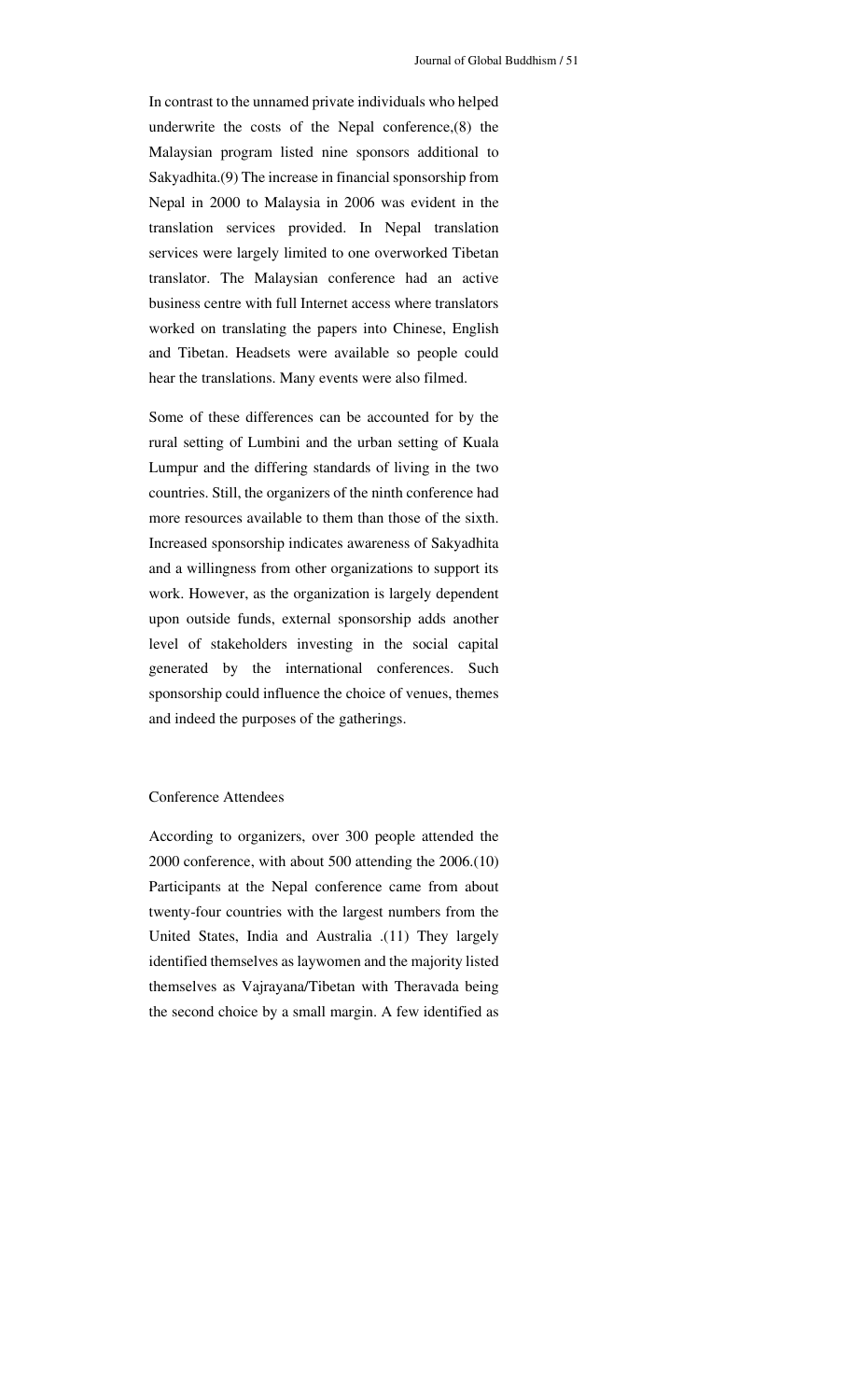Chinese, Ambedkarite or Zen. Some identified as "non-denominational" (combining several streams of Buddhism) and a few had attended due to an inter-faith connection.(12)

Participants in Malaysia generally conformed to this profile, with a few differences. The countries represented were slightly larger (twenty-five as opposed to twenty-four)(13) and more women identified themselves with the Theravada tradition than the Vajrayana/Tibetan. The proportion of Ambedkarite, Zen and non-denominational was about the same. Women at the Malaysian conference ranged in age from 29-62 with the largest number being in their fifties. This demographic is somewhat older than at the Nepal conference where the largest number of women were in their forties.(14) One woman at the Malaysian conference listed herself as a mae chi. As was the case in Nepal, women who attended the conference in Malaysia were well-educated and included professionals, management and social service workers.

The 2006 conference was not the first for several of the women who had come from outside of Malaysia to attend. Indeed, one of the women attending the conference had also been to Nepal six years earlier and subsequently to Taiwan. She has maintained some of the relationships made at that conference, including visits. Another had been to Nepal, Cambodia and Malaysia. Three had been to Korea in 1995, one to Cambodia and one to the conference in the United States in 1998. Nonetheless, the conference in Malaysia was a first conference for half the women surveyed; in Nepal the figure was 65 percent.(15) Only half the respondents at both conferences had been associated with Sakyadhita for more than a year.(16) Anecdotal evidence suggests that membership in Sakyadhita arose from wanting to attend a conference that they had heard about in a variety of ways: from friends,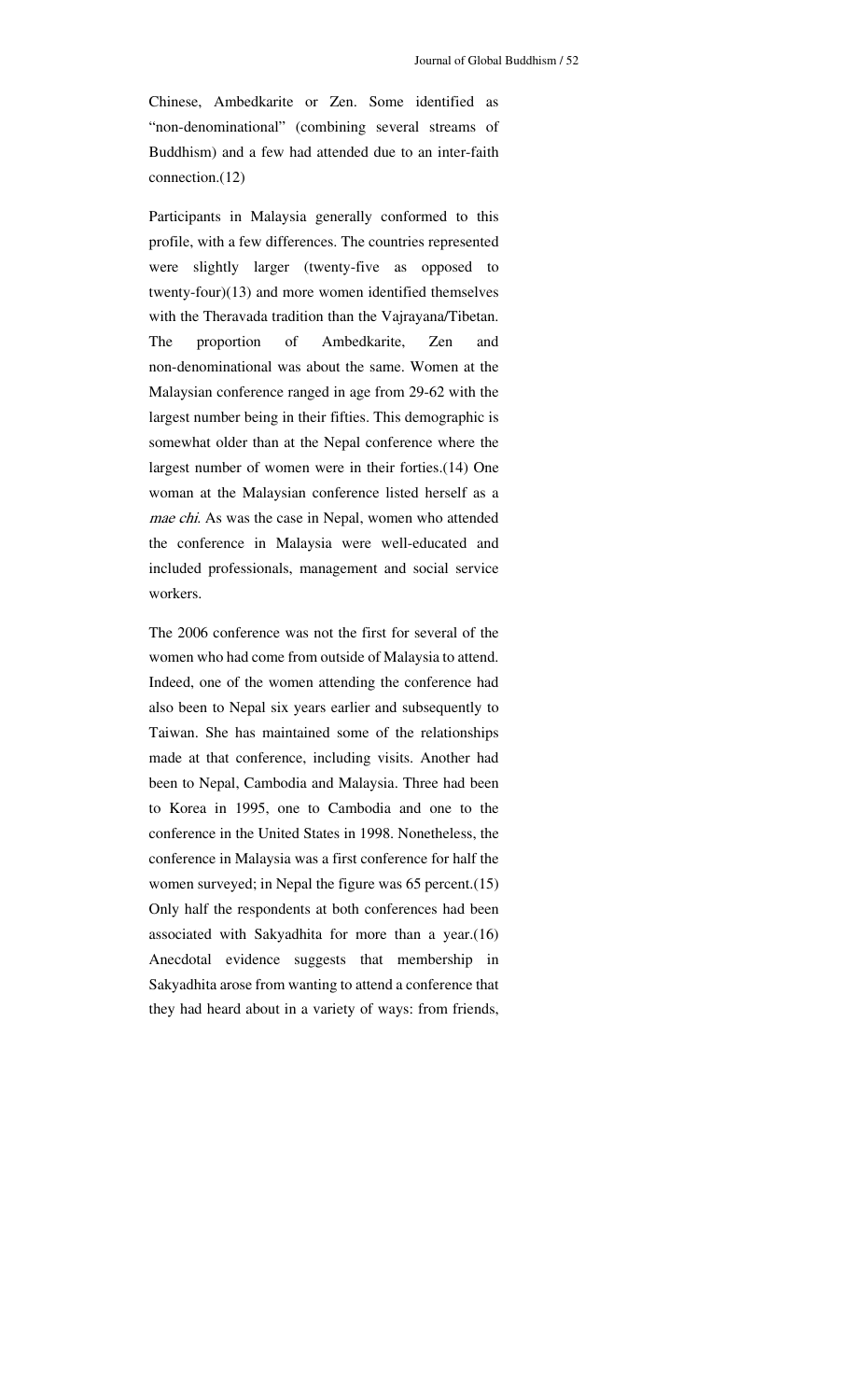local Buddhist societies, journal publications, invitation or brochure, website, word of mouth or from personal interaction with one of the organizers.

Discussion with participants who had attended both the Nepal and Malaysia conferences suggests that participation in Sakyadhita is not only spurred by the desire to attend a conference but maintained by it. The level and type of participation, however, varies. Ongoing research indicates that individual donations to Sakyadhita tend to be sporadic and fairly modest, with a small number of women especially active during conference planning and preparation. As acts both of volunteerism and dana, a means of engendering selfless generosity, they donate the labor and services needed for the large-scale undertakings of the international conferences. The work of an even smaller core of individuals committed to Sakyadhita's purposes has sustained the organization in the twenty years since its inception.

### Reasons for Attendance

Women cited a variety of reasons for attending these conferences; most in fact had more than one reason for attending.(17) Some presenters, for example, cited academic, "research" and personal, "spiritual growth" as reasons for participating. Common reasons given for attending the conference in Nepal included: the international make-up of the conference, its combination of different streams of Buddhism, laity and nuns; support for the improvement of living conditions, educational access, and full ordination for Buddhist women; and an interest in the theme of the conference and its venue, Lumbini.(18)

Reasons given for attending the conference in Malaysia were similar: the international aspect of the conference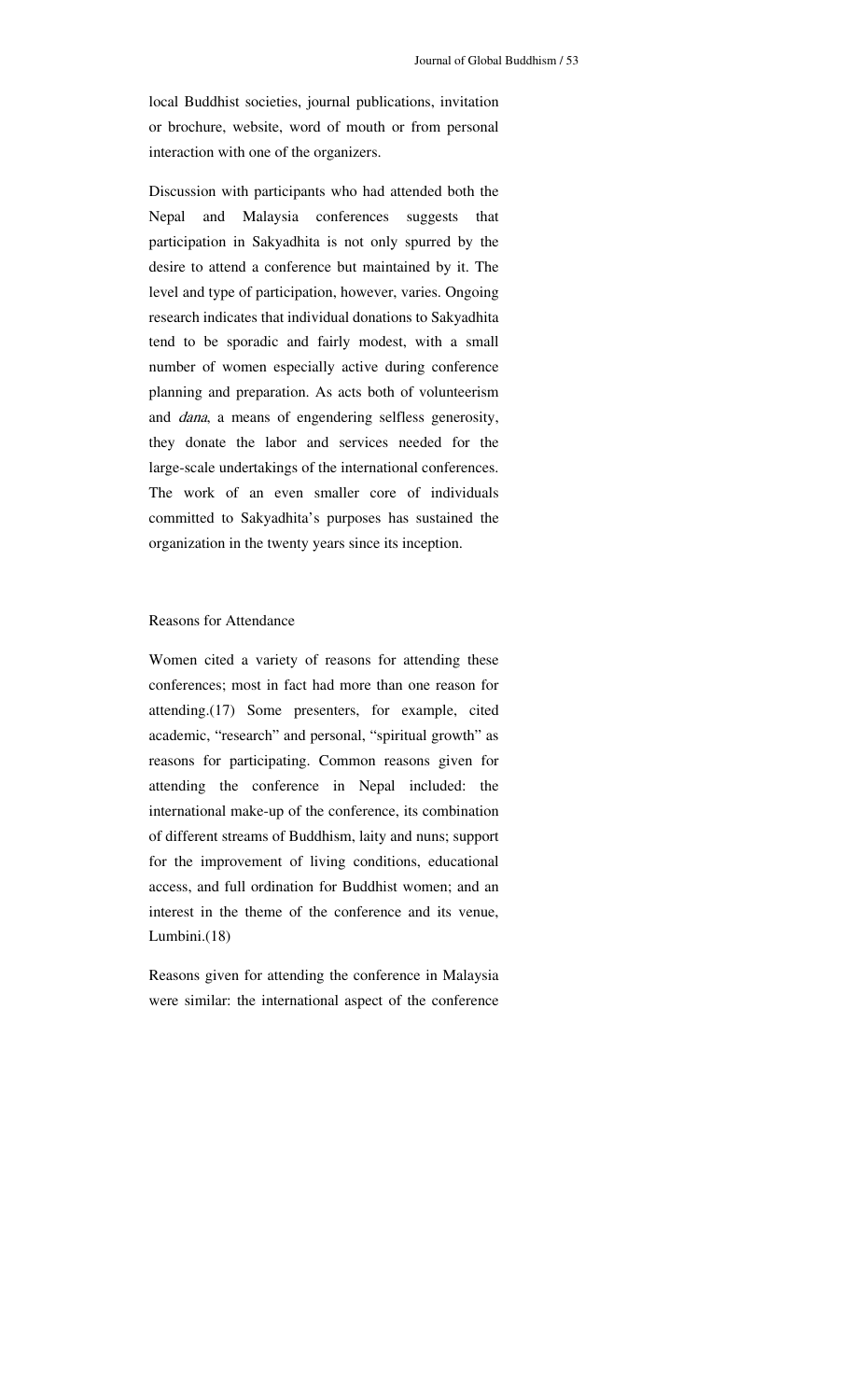and the opportunity to connect, or reconnect, with Buddhist women from other cultures; "to support the objectives of the nuns," and to learn more about the different streams of Buddhist practice. Intertwined with this question was the more emotive one concerning what it meant to the respondent to have been at a conference. The most common response to this question was that they had benefited from meeting new people and networking, and sharing their ideas and experiences with others. One nun who works in rural Burma and who attended the Malaysian conference commented, "Having been living quite secluded in Burma, I appreciated [the opportunity] to connect to a larger (worldwide) sangha."

## The Function of the Conferences

During one of the open discussions at the 2006 conference, a Malaysian laywoman observed that she did not know what Sakyadhita actually did except offer Western female scholars the chance to build their careers by presenting papers. In contrast, a scholar who had attended a few conferences stated that she thought the quality of the presentations was better than on previous occasions. These comments provide some insight into the tension that emerges between participants as to the central purpose of the conferences. Three agendas emerge: the conferences should be a scholarly venue; they should provide forums for discussion and networking that will result in projects and programs in specific areas, especially the education and training of young nuns; and they should serve as a means of promoting cross-cultural Buddhist practice. Tension as to which agenda is primary is longstanding and, in our opinion, reflects the different purposes of an organization that bridges educational and practical endeavours. In Malaysia, as in Nepal, organizers tried to reduce this tension through informal workshops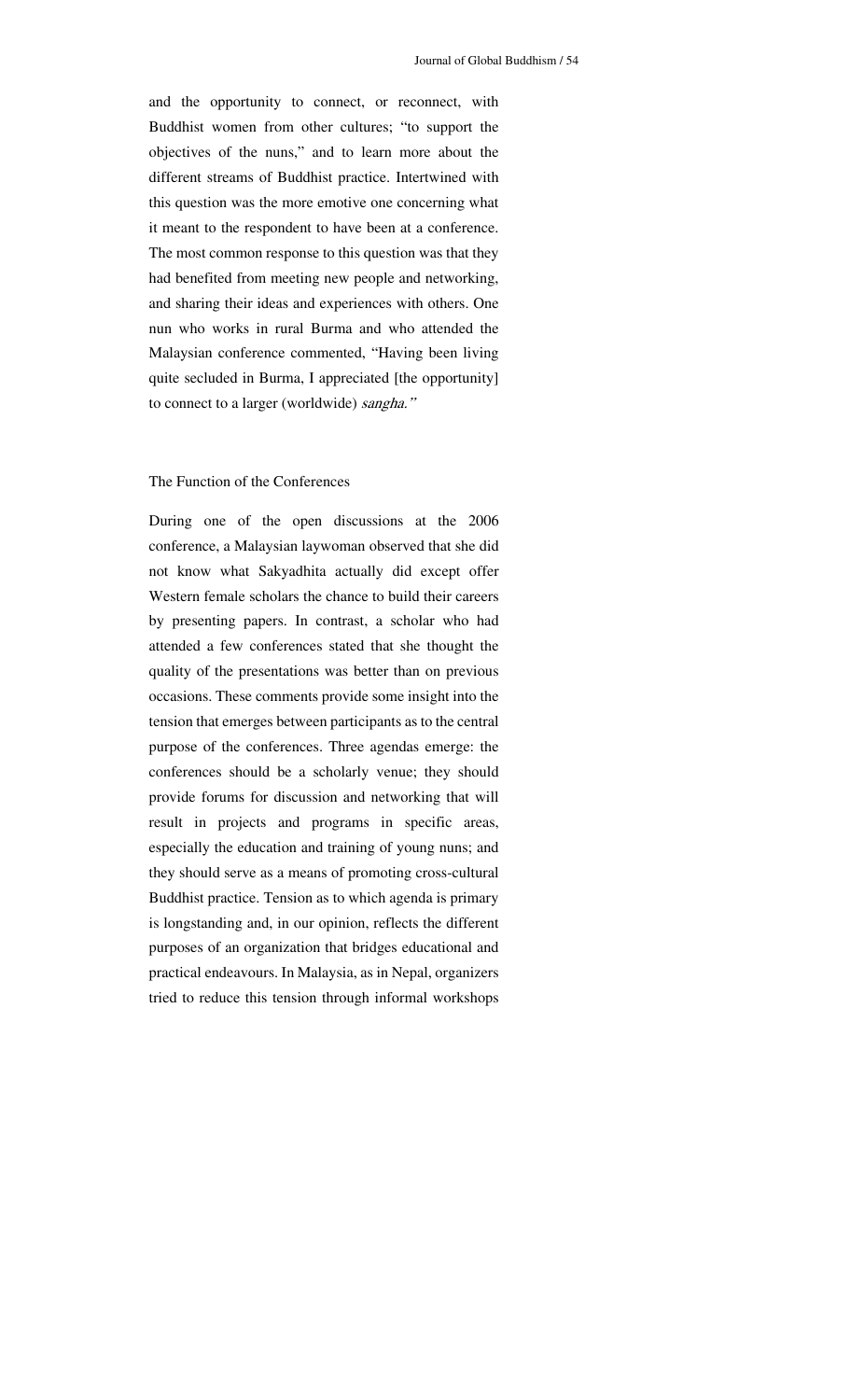that focused on listening, leadership skills and meditation workshops. Given that the majority of the day was devoted to presentations, many of which were academic, and there was at least one workshop on *vinaya* issues, it is not surprising that some were dissatisfied with the program. There was also a concern expressed that the "nuns' issue" took up too much of the program.

# Sakyadhita's Objectives: Conference Participants' Comments (Malaysia)

Whether members of Sakyadhita or not, respondents at the Malaysian Conference were very familiar with the organization's objectives when asked to comment on Sakyadhita's work. Most respondents felt that Sakyadhita had made concrete progress in two areas. One was increased access to education for all Buddhist women and improved facilities for the training of Buddhist nuns; the other, full ordination in the Tibetan and Theravada Buddhist traditions. There was some difference of opinion on the objective of building an international, inter-cultural network of Buddhist women across the various Buddhist traditions.

Several projects devoted to the improvement of Buddhist women, both lay and ordained have been instituted since 1987. The Jamyang Foundation, founded by Karma Lekshe Tsomo, has six educational projects for Buddhist women in the Himalayan region, Sakyadhita Sri Lanka founders Ranjani de Silva and Dr Kusuma Devendra (now Bhikkuni Kusuma) established the Sakyadhita Training and Meditation Centre, and Sakyadhita branches in Europe, initially represented by another Sakyadhita International founder, Jampa Tsedron , support several nuns' education projects Recently, Sakyadhita in Europe has established a website linking the French, German and British branches of Sakyadhita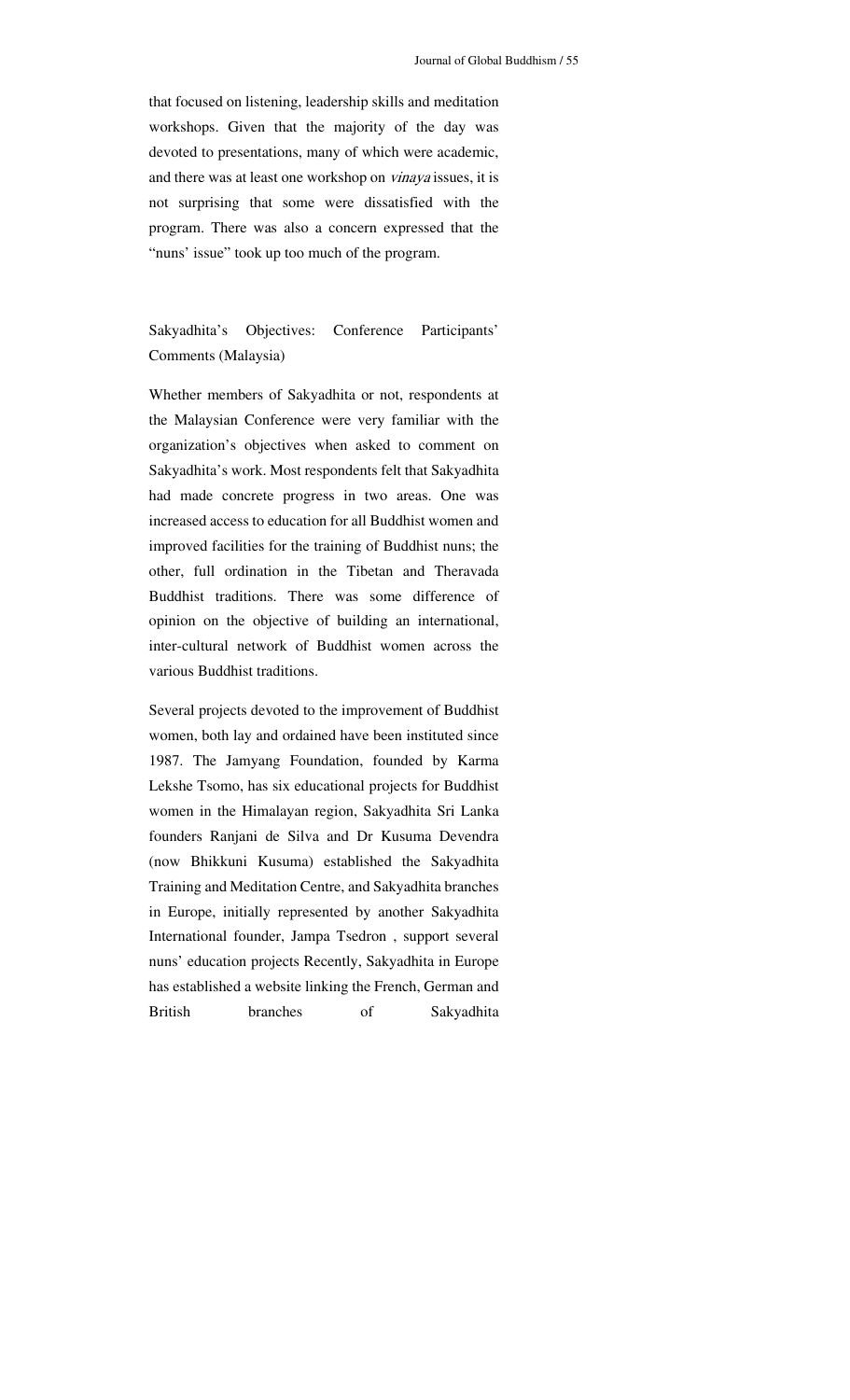(http://www.sakyadhita-europe.org/EN/index.php) The international conferences appear to act as catalysts for change. After the Lumbini conference one of the presenters was invited by the Ladakhi nuns to lecture on women's health issues; and after the fifth conference in Cambodia, the Cambodian government committed itself to increased spending in women's health and education.(19)

The prime movers for the projects noted above have been primarily senior nuns or laywomen who have been active in the organization for some time. The extent to which the conferences spark smaller, local endeavors is yet to be determined. Further, the cost of these projects necessitates outside funding and ongoing donations from individuals. The Jamyang Choling Institute receives funding from the Office of the Dalai Lama and the Department of Religion and Culture, Tibetan Government-in Exile and the Sakyadhita Training and Meditation Centre in Sri Lanka receives funding from the Heinrich Böll Foundation. Given this, long term sustainability may be an issue in the future.

Respondents polled at the Malaysian conference were divided about the objective of establishing a worldwide network of communication between Buddhist women. Some felt this had been accomplished and pointed to the non-sectarian and multi-ethnic component of the conference; others felt there was still much to do in this area. There are now several Sakyadhita websites and newsletters and the availability of e-mail worldwide has stimulated interaction between Buddhist women. How intercultural that interaction is, is not quite as clear. English remains the main language of the organization at the international level, an impediment to Buddhist women who have not had access to English-language training. And, while some of the Western nuns, scholars, and laywomen have facility in one or more Asian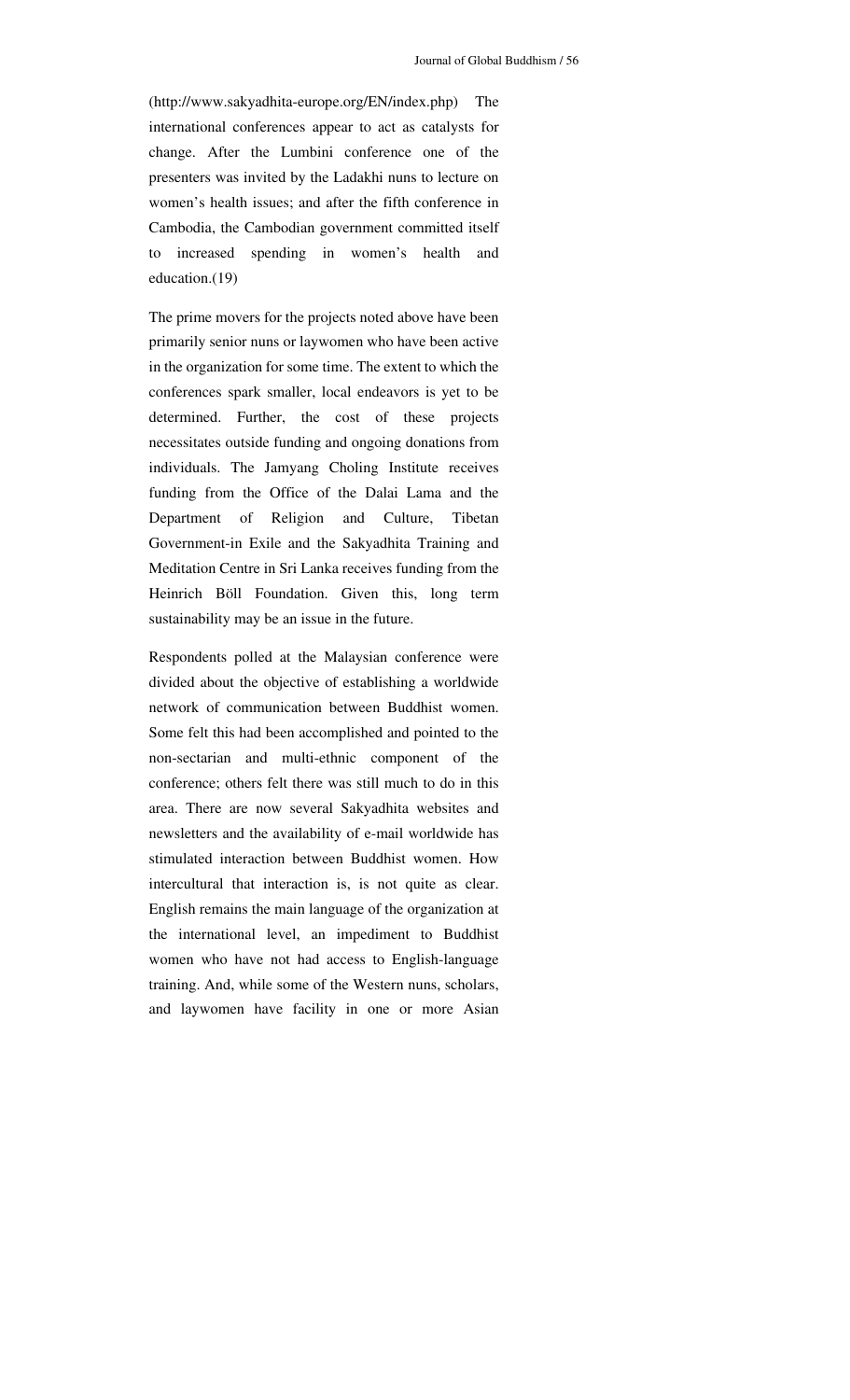languages, most Western women involved in Sakyadhita do not. E-mail interaction between Asian women who are not English speakers is undetermined to date and even less is known about communication between Asian and non-Asian women in languages other than English.

#### Ordination

All of the respondents in Malaysia mentioned the increased numbers of women who were now considering ordination as nuns and there does appear to be progress in this area as well. The need for women to have access to full ordination in the Theravada and Tibetan traditions has been a major focus of Sakyadhita from the beginning. Karma Lekshe Tsomo and Chatsumarn Kabilsingh (now Bhikshuni Dhammananda), both of whom were founders of Sakyadhita have been extremely active on this front. While novice ordination (taking of the ten precepts) has been available in the Theravada tradition in Sri Lanka, until recently full ordination has not been available as it requires ten fully ordained nuns (bhikkhunî) and ten fully ordained monks (bhikkhu). While the bhikkhu sangha has been reinstituted once and revitalized once historically in Sri Lanka, the bhikkhunî sangha died out around the eleventh century.(20) The traditional argument by those opposed to the reinstitution of full ordination is that it must wait until the Buddha of the future, Maitreya, establishes it again. Many senior Theravadin monks have rejected the full ordination available in the Chinese tradition because that is a Mahayana lineage, although the vinaya (monastic discipline) used is Dharmagupta, a cousin school of the Theravada.(21)

The tide has changed on this issue in Sri Lanka and there is evidence that Sakyadhita conferences may have contributed significantly to this change, putting pressure on senior monks to support the reinstitution of full ordination.(22) When Dr Kusuma Devendra and Ranjani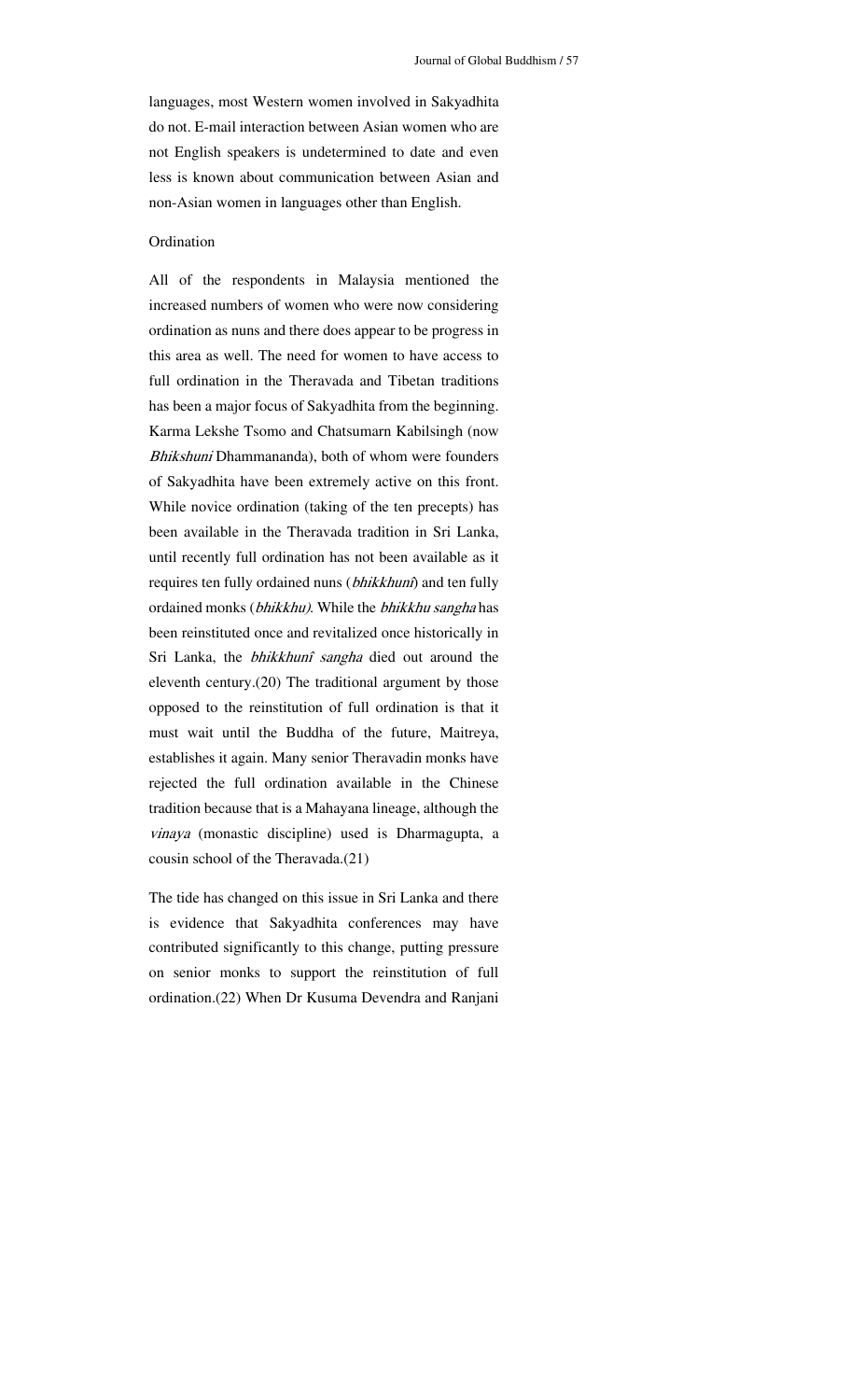de Silva organized a Sakyadhita conference in Colombo in 1993 the Supreme Advisory Council of the Ministry of Buddhist Affairs, whose permission was required to hold the conference, insisted that there should be no discussion of the full ordination issue as it would raise "false hopes."(23) The Sakyadhita Training and Meditation Centre has played a major role in transforming such "false hopes" into reality. Candidates for ordination are carefully chosen and secular study, social work and health care, is encouraged along with traditional Buddhist studies.

Some senior monks have given their support to reviving the bhikkhunī sangha. The Deputy Chief of the Amarapura sect, Talale Dhammaloka, led a group of monks, nuns, and ordinands to Taiwan for an ordination ceremony in 1998.(24) The new bhikkhunīs were concerned about protests at the airport on their return but were instead met by a large group of supporters who offered dana (gifts) and accompanied them to the villages.(25) Nuns are now getting respect in the villages for their work with the ill and elderly.(26) Likewise, in conjunction with initiatives by the Bhikkhuni Training Center, leadership of the Dambulla Syamopali Sect has organized ordination for bhikkhunīs regularly since 1998.(27) This work towards gaining recognition of full ordination for Theravadin nuns has not, however, been without backlash, as letters and accounts citing monastic opposition to nuns' ordination continue to circulate. One account even reports monks warning laypeople that "supporting the *bhikkhuni sangha* will lead them to hell."(28)

As an umbrella organization for Buddhist women, Sakyadhita offers support for women in Theravadin communities to continue their efforts to work towards the reinstitution of bhikkhunīs ordination in Thailand and Burma. But, without the hard work done by women on the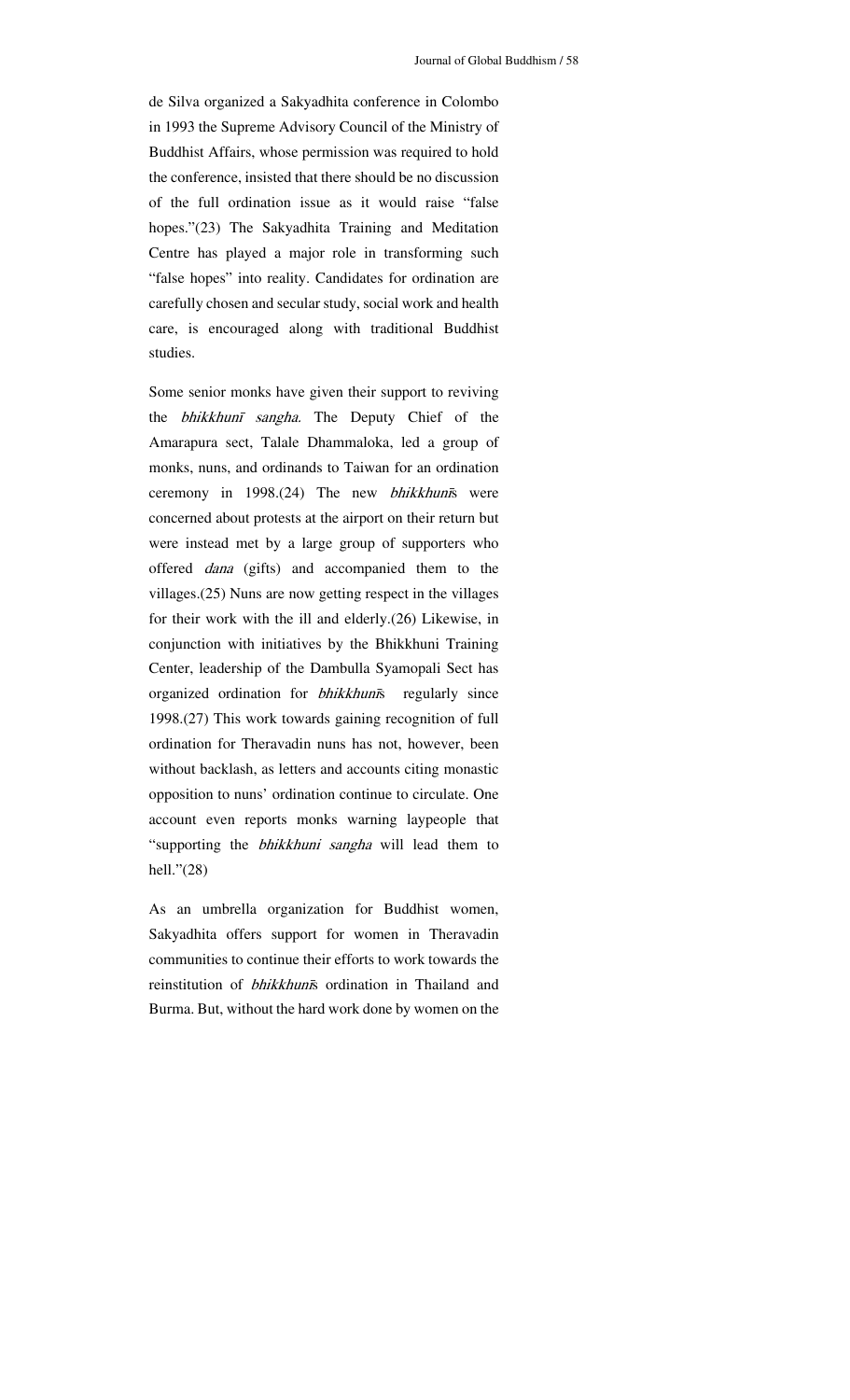ground in these communities, no gains could be made. As Yasodhara, the newsletter published by Chatsumarn Kabilsingh (now Bhikkhunī Dhammananda), documents, the gains that have resulted have been due to the combination of local and international efforts by dedicated individuals. The circulation of knowledge about this work, effected by not only the large conferences organized by Sakyadhita, but also by newsletters such as Yasodhara, helps to encourage others to continue their efforts.

#### Nuns Orders in Tibetan Traditions

The other Buddhist tradition in which full ordination has not been available is the Tibetan. The bhikkhunî sangha appears never to have reached Tibet. The tradition has, however, provided novice ordination for women. Within the past thirty years women ordained as novices within the Tibetan tradition have been able to receive full (bhikkhunî) ordination administered by bhikkhunî of Chinese lineage (Dharmagupta vinaya). The conditions of women practitioners have always been much more difficult than that of monks. Karma Lekshe Tsomo notes the many obstacles that Tibetan nuns face: poor access to teachers, inadequate educational facilities and lack of financial support. Because they have not had access to education in the highly valued scholar–monk tradition, they have had few or no resources allocated for them. Instead, their practice has consisted primarily in devotional activities, prayers and rituals that are time consuming but bring little financial support.(29) And of course, resistance on the part of some monks has hindered advancement in the education of nuns. One example given by Tsomo is the case of Tsering Tashi, a scholar-monk who left retreat in order to teach the nuns at Yangchen Choling Monastery in Spiti. Although matters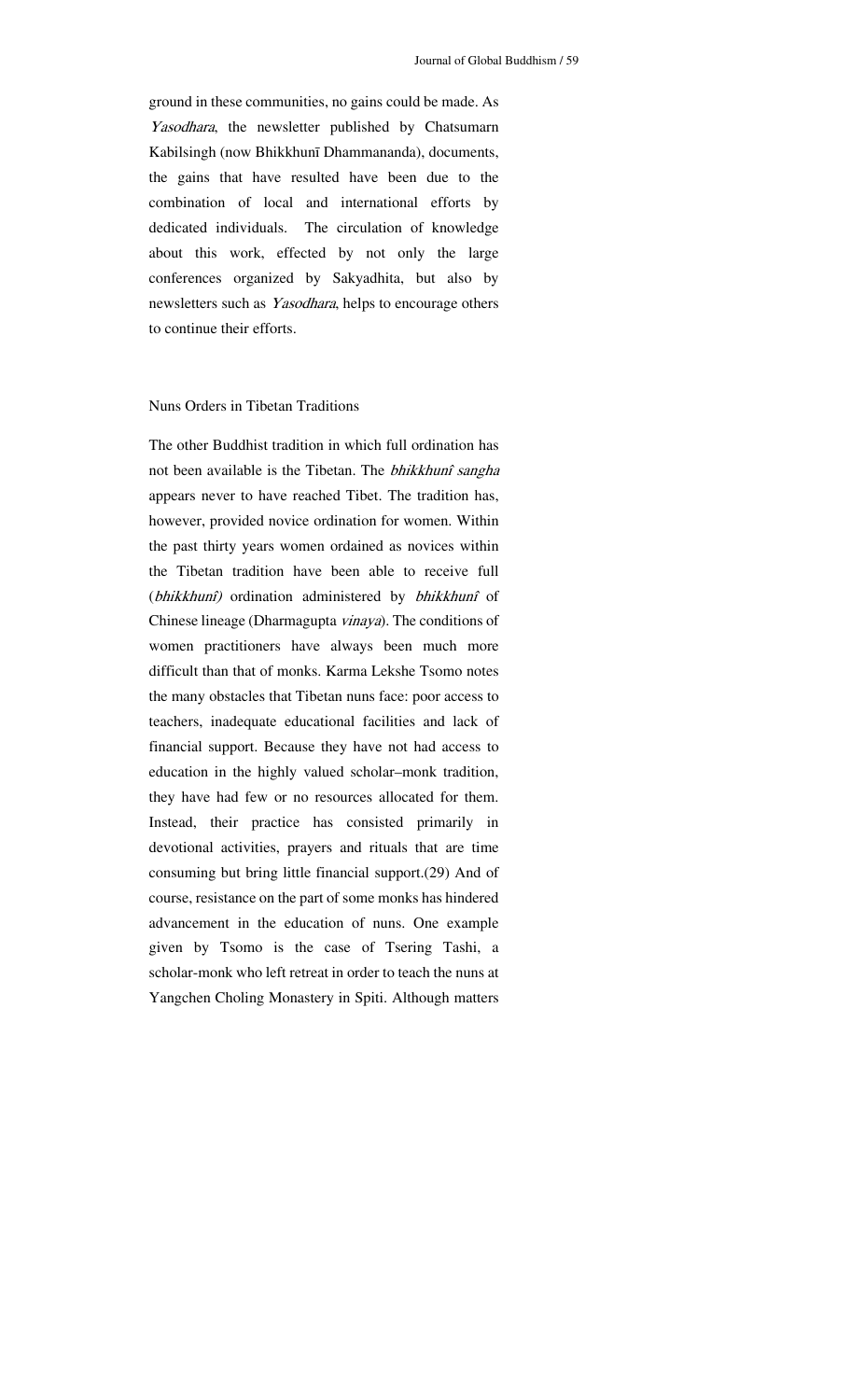appear to have been progressing well, Tsering Tashi was ordered to stop teaching and return to his home monastery. Two years later, risking a loss of financial support, he resigned from his monastery and returned to teach philosophy to the nuns.(30) As one woman at the Malaysia conference observed, "it will be a very slow process without [the] support of monks and community."

The Dalai Lama has encouraged female novices to take full ordination and he has repeatedly stated that such bhikkhunî are accepted as full members of the monastic community. There is a distinction however, between male and female ordinations. Like the Theravada nuns, the vinaya in which Tibetan bhikkhunî have been ordained is the Dharmagupta, the vinaya of Chinese monastics. Tibetan monks are ordained with the Mulasarvastivada vinaya. Several senior nuns involved with Sakyadhita would like to see this changed. There has been considerable research on this issue over the years and at least one report on the issue presented to a monastic council. At the Malaysian conference one very senior Tibetan nun expressed frustration at the fact that many monks had not read the report on female ordination that had been submitted to them prior to a meeting to discuss this issue in 2006.

# Mae Chee

The conference in Malaysia also saw some discussion of the *mae chee*. These Thai women, like the *dasa sil matavo* of Sri Lanka and the Tibetan ani, are women who undertake religious practice but are not fully ordained nuns. Mae chee take eight vows, the others ten. Many people (both lay and ordained) do not accept these women as novice nuns but as laywomen wearing robes. Their living circumstances are generally poor as donations to them are not considered to produce as much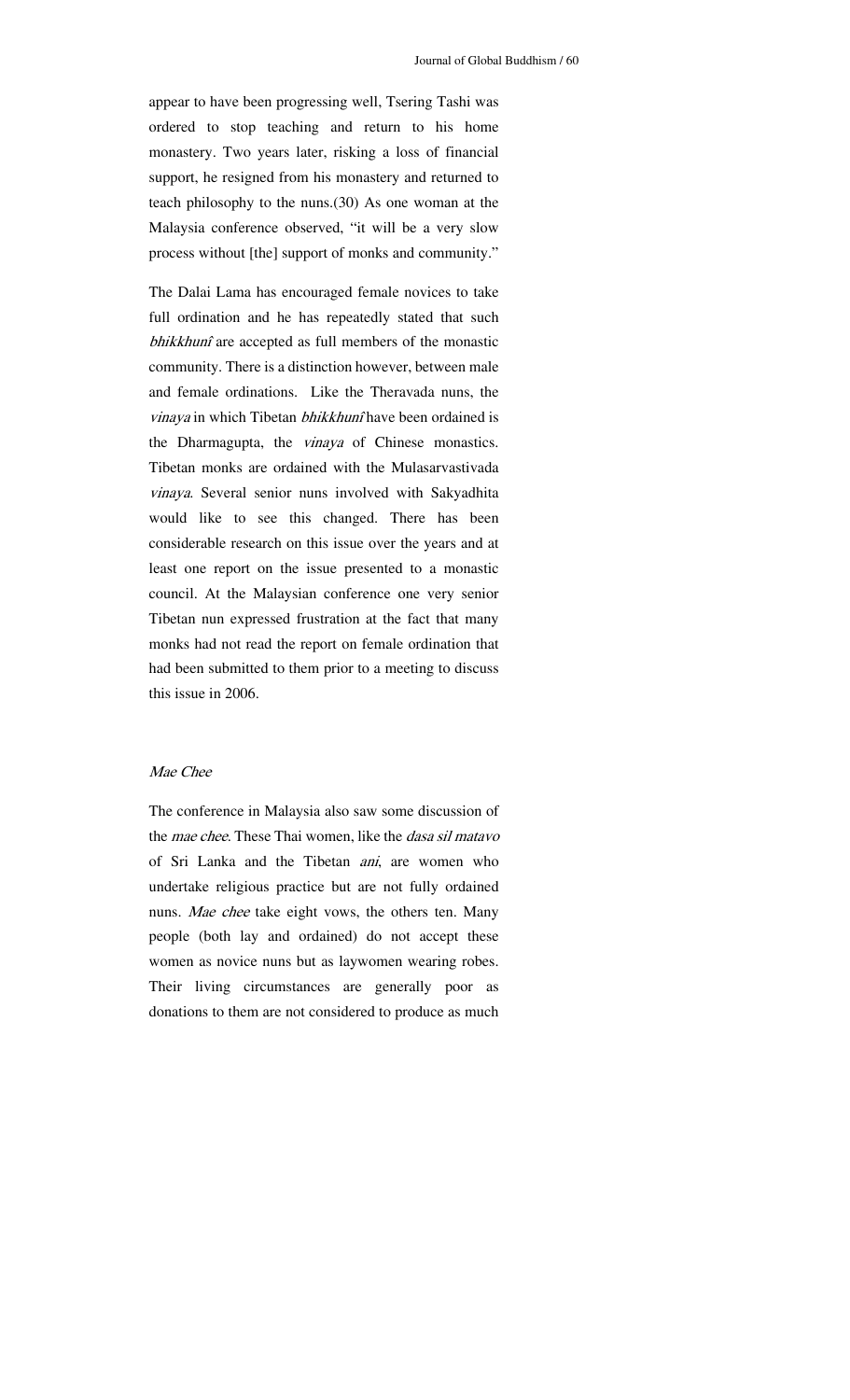merit as giving to monks. They are frequently older, poorly educated women who may live at a temple, cooking and cleaning for the resident monk. Sakyadhita has always supported ordination for these women as an important step in improving the lot of Asian Buddhist women in general. Their argument is that the increased social status of being fully ordained will bring increased finances and therefore increased opportunities for education in Buddhism and practice of the tradition.(31) Proponents of full ordination argue that the "words of the Buddha" provide a clear statement of equality in spiritual matters between men and women and that it is time the tradition lived up to the founder's words.(32)

Not all mae chee, however, want full ordination. Some accept the Maitreya argument; others feel their lack of ordination does not affect their religious practice; others reject full ordination for themselves as they see it as a loss of independence because they would come under the supervision of monks.(33) The Malaysian conference included a presentation on the "Buddhist Women at the Wat Paknam Temple in Bangkok" by Mae Chee Amphai Tansomboon, currently executive officer and student advisor of the International Program at Mahaculalongkorn University. She described how mae chees at Wat Praknam differ from the average in that they are ordained at an early age and have opportunities for meditation, social service and higher education that are not available generally.(34) She discussed the work she and others have done to better the conditions for mae chee and to provide support for young women who decide early on a religious life.

The questions that followed the presentation however, focused on why Mae Chee Tansomboom chose not to be ordained. Her argument, that in Thai culture it was important for a man to be fully ordained but not a woman, was soundly rejected by the lay questioner; her further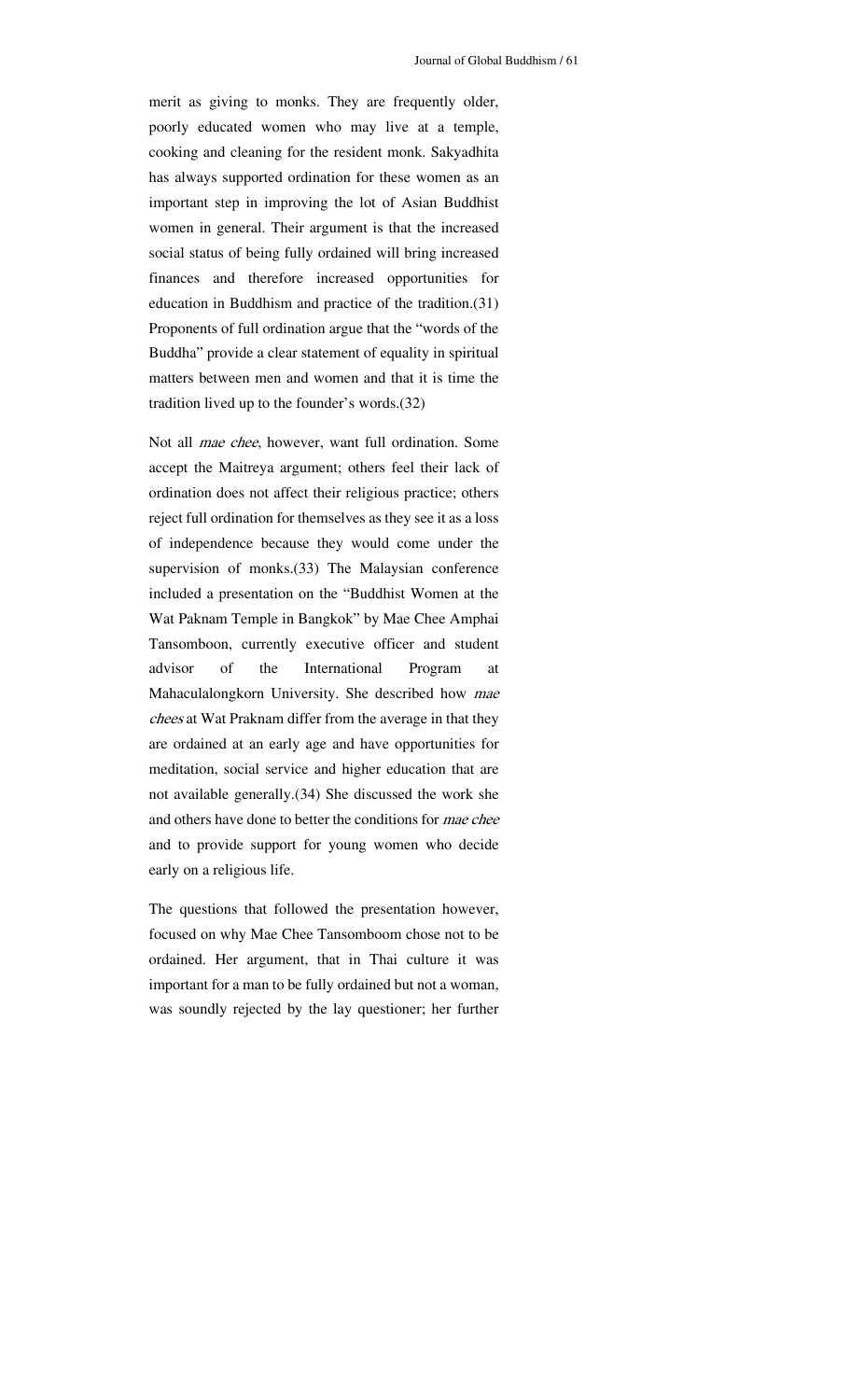comment that she did not feel ordination necessary in her case brought another to suggest that it was better for all women if mae chee were ordained. While these lay women were focused on the ordination issue, the monastic women at the conference were quite supportive of the work being done in Thailand. Indeed, the organizers had invited Mae Chee Tansombom to share her experience with others. Although Sakyadhita has long campaigned for full ordination for all Buddhist spiritual women (*maecheei*), the recognition given to the work by women such as Mae Chee Tansombom indicates heightened sensitivity to the decisions made by Buddhist women from a variety of cultural backgrounds and a broader perspective on the process of raising the status and living conditions of Asian practitioners.

Nonetheless, support for monastic women remains a central purpose of Sakyadhita. This is one of the primary reasons for holding the conferences in Asia; it makes it easier for Asian nuns to attend. Many receive sponsorship to attend the conferences, and believe themselves to be "sent" by a benefactor, a comment made by one nun in Nepal. A frequently given reason for sponsoring a nun, according to Lekshe Tsomo, is to provide her with a broader perspective on the Buddhist tradition and to recognize the importance of nuns to the tradition. This was certainly true for Bhikkhuni Dhammavati, the head of a nunnery in Kathmandu and founder of the Gautami nunnery in Lumbini. Prior to attending a Sakyadhita conference she did not believe in the full ordination of women nor did she value secular education for her nuns. She changed her mind on both issues and with the contacts she made at the conference she was able to make arrangements to have some nuns study abroad.(35)

Activity on ordination since the 2006 conference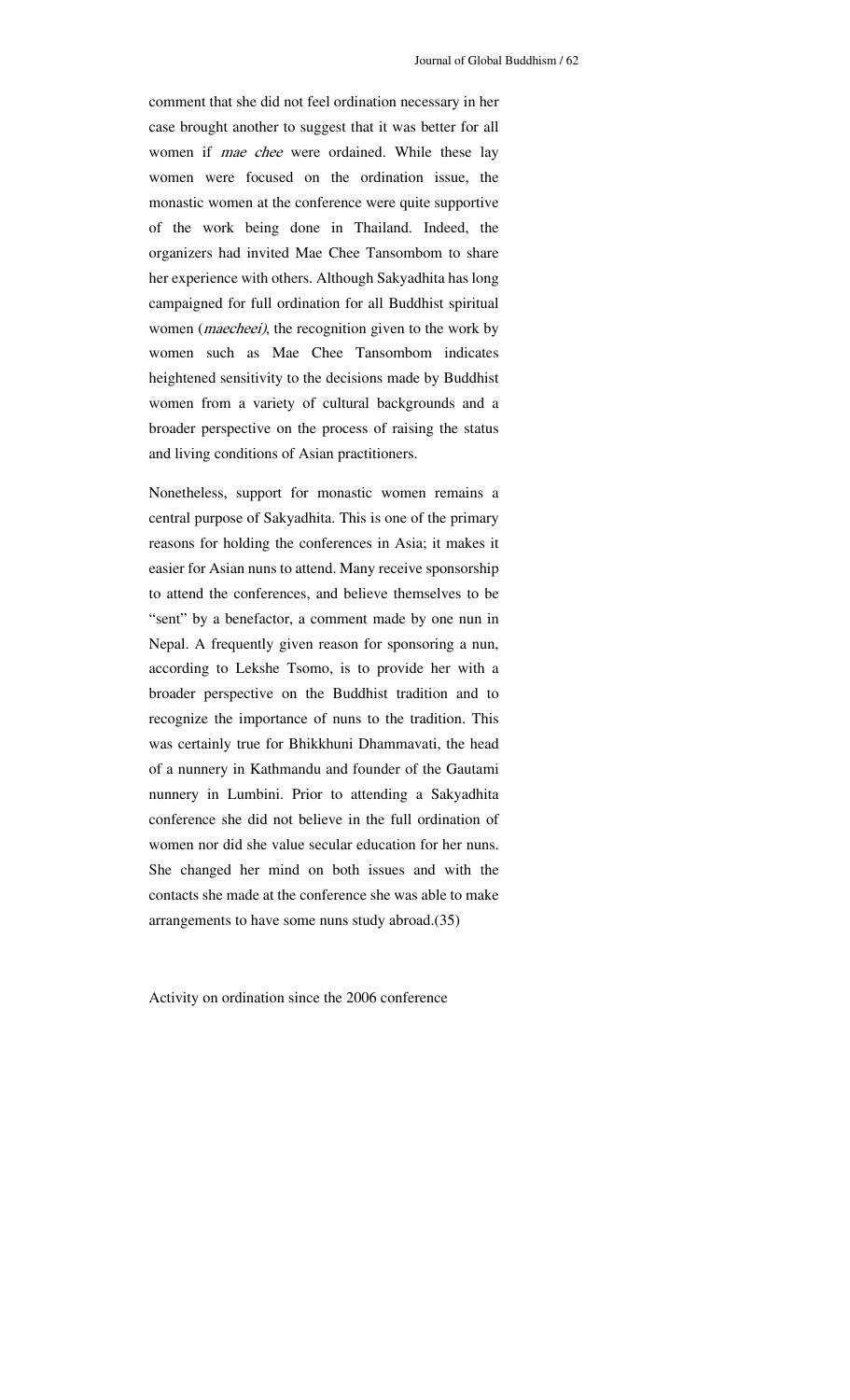Jampa Tsedron, one of the founders of Sakyadhita International and representative in Europe for several years, was one of the prime organizers (along with Dr Thea Mohr) of an historic congress of *vinaya* scholars and senior monks and nuns held in Hamburg, Germany (June 2007). While not specifically billed as a Sakyadhita event, the Congress, convened at the request of the Dalai Lama, was largely organized and staffed by Sakyadhita members. The impetus for the Congress was to further the cause of complete ordination within the Tibetan tradition, a central Sakyadhita objective.

The question of what constitutes full ordination is technically complex. As noted above, the Dalai Lama has for some time encouraged nuns to take full ordination in Taiwan (36) and he stresses that nuns who do so are considered to be fully ordained. Regardless, the vinaya in which nuns are ordained is the *Dharmagupta* and monks are ordained within the *Mulasarvastivadin vinaya*. They may be fully ordained but some have the sense that the ordination is not fully recognized within the Tibetan tradition. Thus, the congress was expected to make a resolution calling for the ordination of women in the Tibetan tradition and to recommend the *vinaya* under which this would occur. (37)

The congress attracted nearly 400 people for the first two days and about 1200 for the third day in which the Dalai Lama was a participant. (38) Following numerous presentations on the technical issue, the historical issue and the social implications of complete ordination for Tibetan nuns, there was consensus that complete ordination was both possible and desirable. A working committee of six monks and eight nuns, including several nuns historically or currently active in Sakyadhita, was struck to formulate a proposal for presentation to the Dalai Lama on the concluding day of the conference.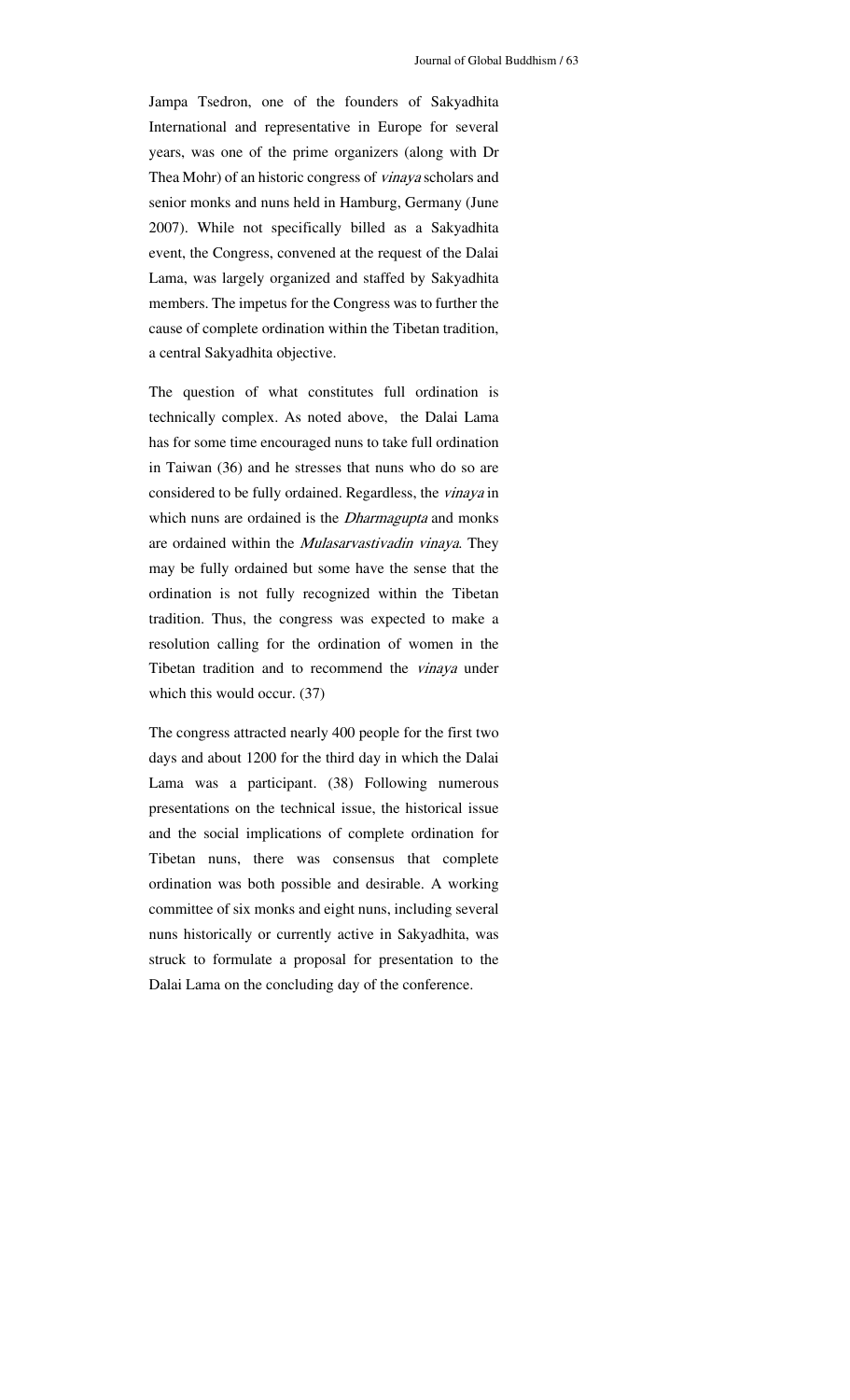The intense and extensive proceedings over the first two days of the congress culminated in a sense of heightened anticipation by the third day. It became clear early on that the hoped-for decision on the part of the Dalai Lama would not be forthcoming. The working committee presented its conclusions and suggested their preferred option for ordination that senior nuns ordained in the Dharmagupta vinaya be given the Mulasarvastivadin vinaya by the monks. Future nuns could then be ordained in the Mulasarvastivadin vinaya by a full complement of monks and nuns. Although this was the preferred option, the Committee also acknowledged the recommendation of the Tibetan government-in-exile's Department of Religious Affairs of single ordination by Tibetan monks and dual by monks and Chinese Bhikshunis.(39) The Dalai Lama responded that while he would make a strong declaration of support, he could not make such decisions on his own but required sangha approval.

He also made reference, as he had on previous occasions, to the "international *sangha*," an odd reference that was commented on by at least one presenter. The various traditions in Buddhism have not sought each others' agreement in these matters historically. Why is it necessary to have international agreement now for the Tibetan tradition to make decisions regarding its ordination of nuns? Another oddity was the Dalai Lama's suggestion that the Western nuns have the *vinaya* translated into Tibetan and teach it to the nuns in India for regular use. When asked to clarify precisely which vinaya, Dharmagupta or Mulasarvastivadin, he initially said they were the same but when later pressed, he responded that it should be the *Dharmagupta vinaya* as that is the vinaya under which the nuns had been ordained.(40) This was certainly not the transition organizers had hoped for, although the strategy seems to be designed to accustom monks to the idea that nuns are full monastic participants.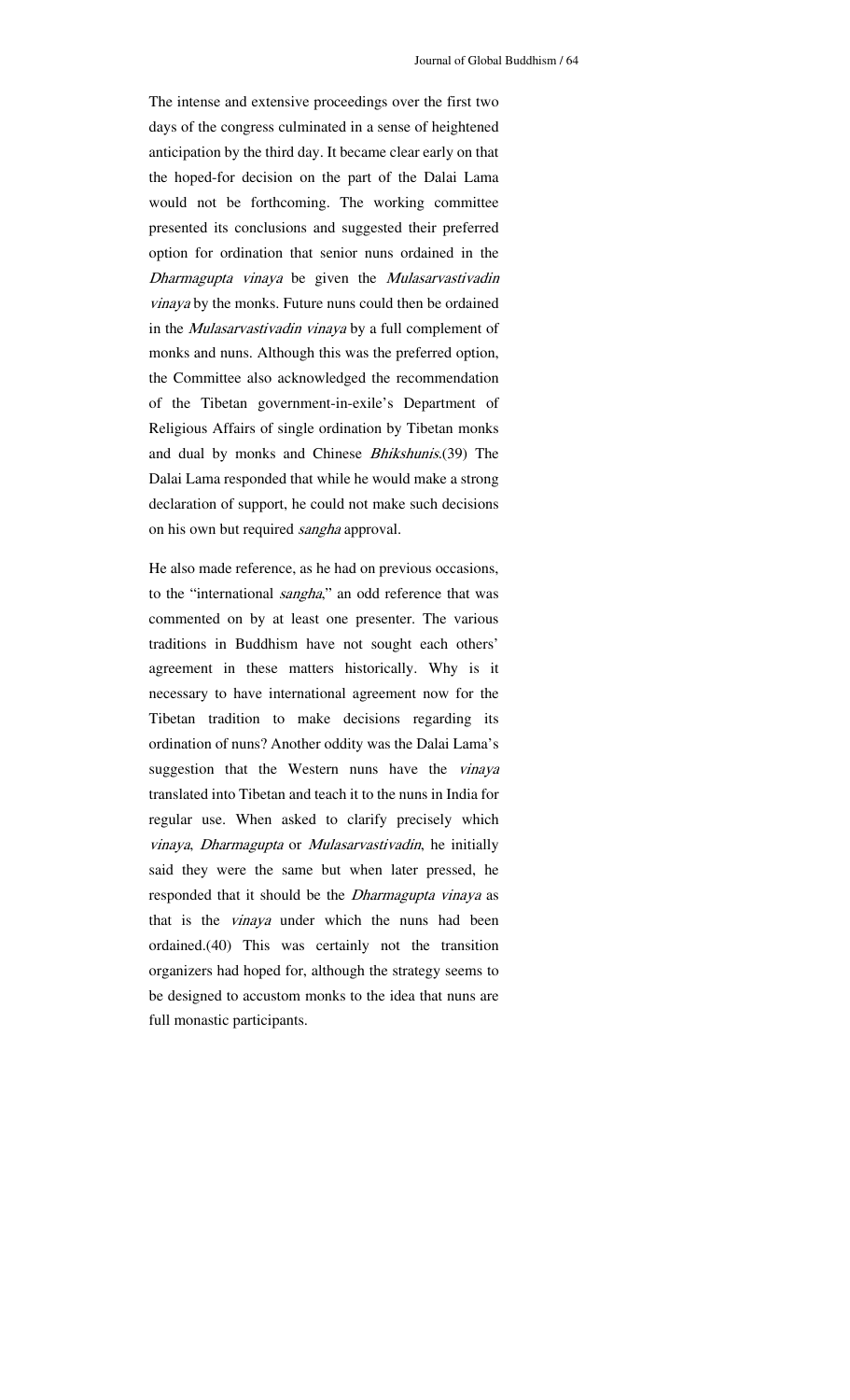Perhaps sensing the disappointment of the organizers and presenters, he met with several of them the next morning.(41) He suggested they secure endorsements from the Thai and Burmese Sangharaja and invited the "international Sangha" to meet with the Tibetan Sangha in the winter of 2008. This assumes that there is an international *sangha*. Had the Theravadin nuns had the endorsements of their Sangharajas, the conference in Hamburg would have not been as important for them as they were clearly hoping a decision from Tibet would help their cause.

The experience of the 2007 Hamburg conference tempers the optimism expressed by many women at the 2006 Malaysian conference who felt Sakyadhita was on its way to seeing institution (Tibetan) or restitution (Theravada) of the full ordination of women. Like the Venerable Tenzin Palmo who, when asked at Hamburg if she was disappointed, responded "I wasn't expecting much," some women within Sakyadhita are not yet convinced that the Buddhist sangha and Buddhist society in general are ready to support complete ordination.

#### The Challenges Sakyadhita Faces

Our conclusion after attending the conferences in Nepal and Malaysia and the follow-up surveys and interviews, was that the gatherings provide a microcosm of the stresses and strains as well as the accomplishments of Sakyadhita. The 1987 conference was intended to address issues pertaining primarily to ordained women but participants clearly expressed a desire for a "sisterhood" of all Buddhist women.(42) Sakyadhita's mission—seeking to address the concerns of both lay and ordained women—poses some inherent problems, as do its global aspirations. One respondent in Nepal felt that the presentations were too Western and lay oriented for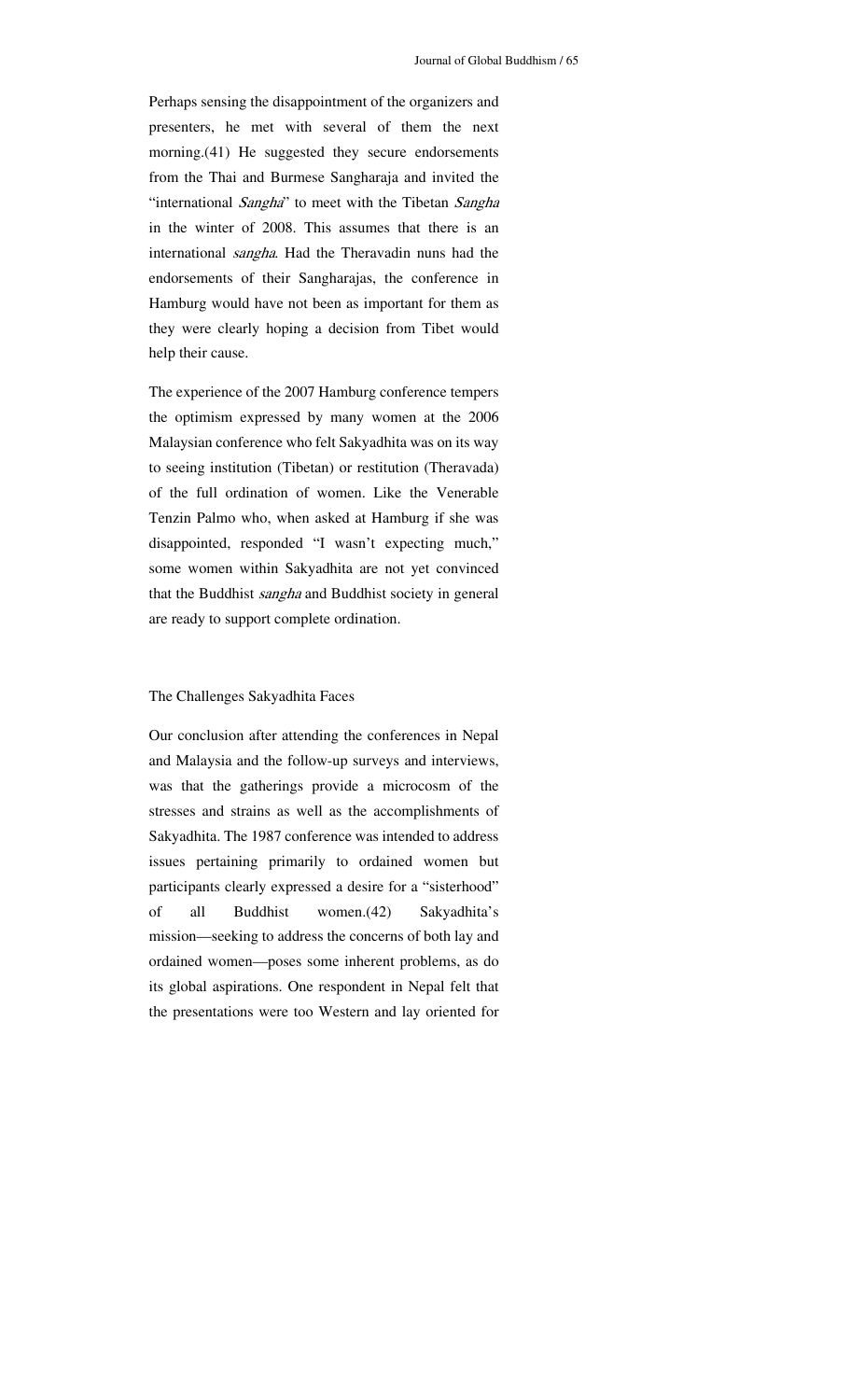the large number of nuns present. She would have liked to have had more presentations in which the nuns were able to "share the strength of their practice." That comment was echoed in Malaysia in the complaint about the number of academic presentations. And, in addition to the controversy generated by Mae Chee Tansomboom's presentation, several women complained that the "nuns'issue" took up too much of the program.

While recent conferences such as the one in Malaysia were well funded, this too is not without difficulty. It gives the appearance that Sakyadhita is a large organization with solid financial resources. Thus, to note the comment of the laywoman above, it should '"do" things with its resources, not just hold conferences. But financing of the organization continues to be an ongoing challenge. Convening conferences has become easier with the participation of several large Buddhist organizations such as the sponsors of the Malaysian conference, but it is still a volunteer organization. As with all volunteer organizations, shortage of labor and burnout are common. At the conference in Lumbini for example, translators for several language groups failed to materialize, and many Asian nuns could not fully benefit from the workshops and sessions. One Western participant stated that the effect was to make it seem as if the Asian nuns were "on display" for the Western lay women. The Malaysian conference had excellent facilities and an abundance of well-organized volunteers. This highlights the increased support for Sakyadhita and its objectives within the broader Buddhist community but also indicates its dependence on those who host such conferences. As long as the primary organizers are nuns and their supporters, the "nuns' issues" will remain a top priority. Should other agendas demand more attention however, there is a danger that financial support and volunteer dedication may soften.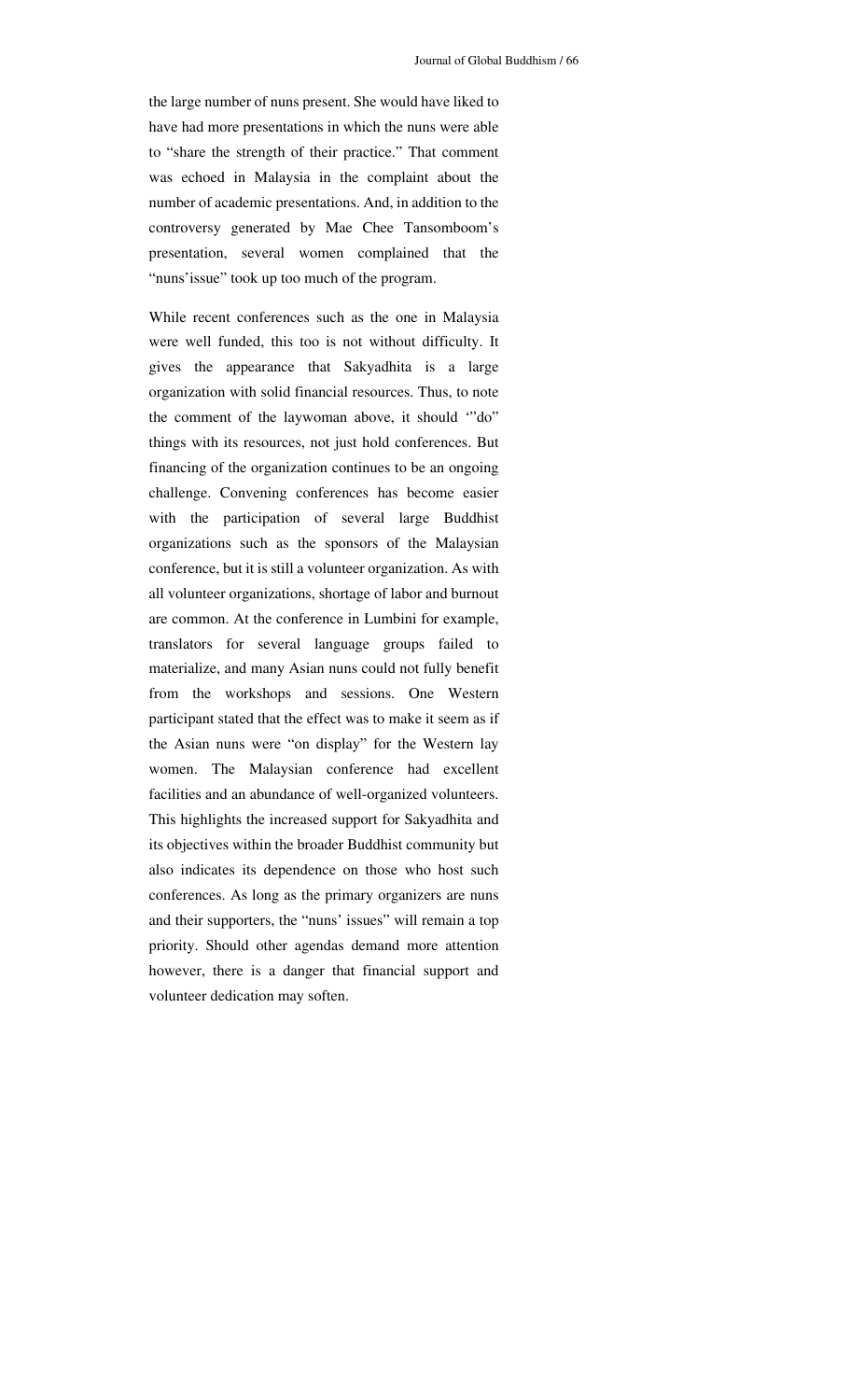The major role taken by large Buddhist organizations has enhanced the intercultural composition of the conferences. Buddhist organizations, especially the Taiwan based, are largely run by well-educated nuns and laywomen. Their energetic and efficient organization served to highlight the presence of Asian women and their agency in dealing with affairs of concern to them. This, in turn, lessened the perception, evident in Nepal, that there was too much Western influence.

One of the primary functions of the conferences is to bring people together to discuss issues and to act as a catalyst for activism on a more local level. This has occurred on numerous occasions and at the Malaysian conference there were several tables devoted to displays about projects in various areas. Beneath the slogan "Think globally, act locally," is an increasing shift in the structure of the organization and a recognition that specifically local needs cannot be subsumed under a universal mandate.(43) At the same time, the profile of Sakyadhita as a transnational organization can add legitimacy to local projects and enhance the public profile of women's issues. Local chapters may be able to facilitate sustained media coverage of events and issues to supplement the sporadic coverage allotted to conferences. The organization is in the process of creating a guide for those who may wish to start a local branch of Sakyadhita.(44) The guidebook will likely provide a clearer articulation of Sakyadhita as an umbrella organization.

The conferences give Buddhist women a sense of global identity as they learn about Buddhism around the world. As one Malaysian organizer noted, the conference "helped women from different countries to meet and contribute their work with their community." It is also of great help to nuns who may live in isolated areas or who do not have a sense that they are an important part of their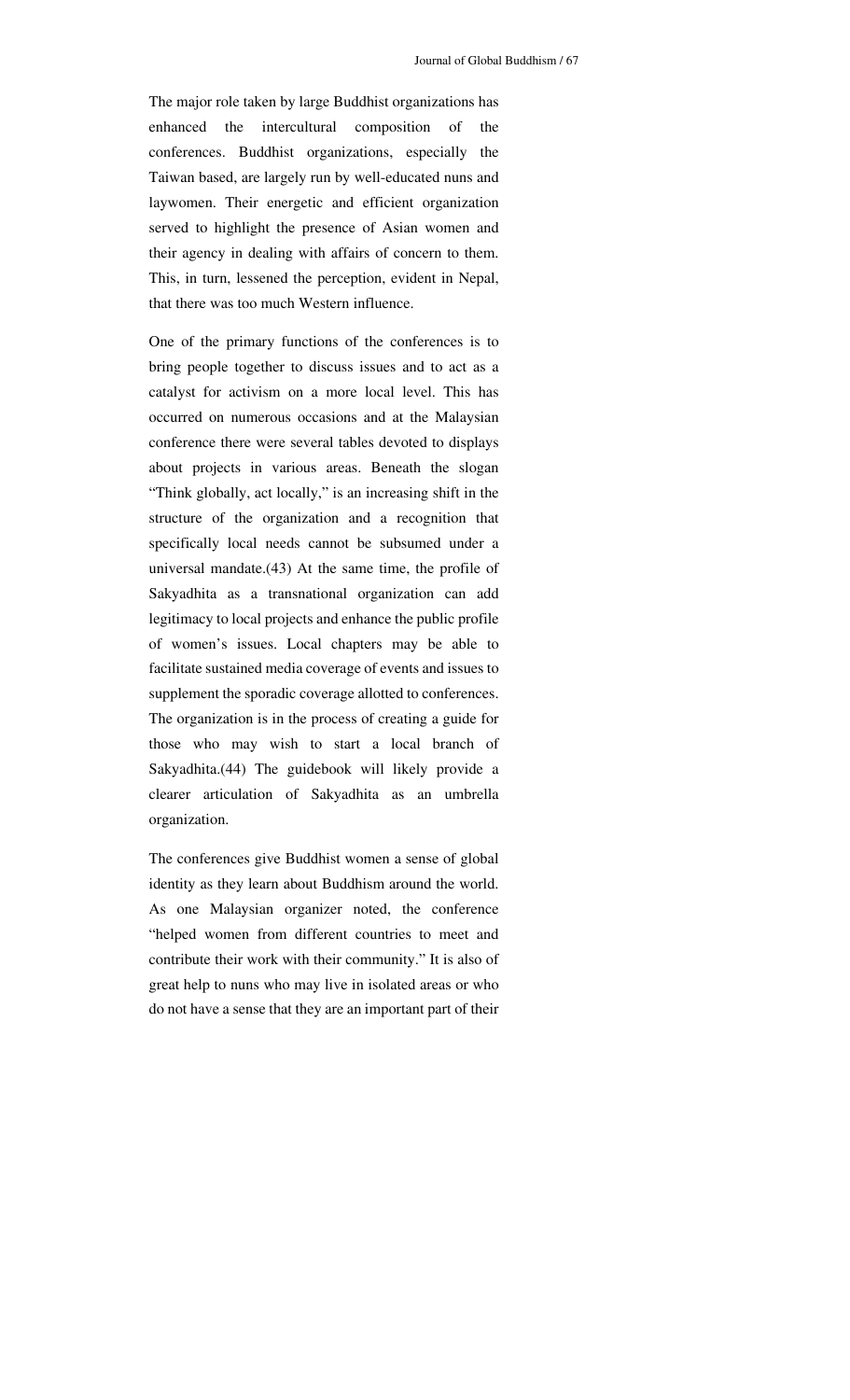religious tradition. Again from Malaysia, "Bringing women together to share knowledge and confidence that they can expect 'more' from their tradition." The conferences bring prominence to women's issues and the issue of ordination. This can, however, be somewhat episodic—a brief flurry of activity and press coverage. Sustained pressure is required to advance Sakyadhita's objectives. In the words of one attendee in 2006, "Women are still in the process of becoming empowered and the organization lacks public prominence."

An ongoing issue that may test the intercultural composition of Sakyadhita is that of the subsidization of Asian nuns to enable them to attend the conferences. Western nuns only occasionally have sponsors (both Nepal and Malaysia saw a few Western nuns attending because of sponsorship), and many cannot afford to travel to Asia where the conferences are generally held. In Asia providing for monks and nuns is a means whereby laity can attain merit for a better rebirth, so giving to monks and nuns is expected. The comment above by the Asian nun that she had been "sent" to the conference by her benefactor is an example. Western laity are not familiar with the practice of direct giving to support religiuex. Following a western religious model of gifting, they give to the temple (the "church") which then provides for the needs of their monastics. In addition, many Western laity are not supportive of "making merit," seeing it as a magical or superstitious part of folk Buddhism. (45)

At the Malaysian conference, the question of subsidization opened into general discussion regarding financial support of nuns. Some nuns felt that working in a paid position was not in accordance with vinaya rules and that as nuns they should be focusing on religious practice. Other nuns, at least two of whom were engaged in professional work, felt it was both financially necessary and an acceptable accommodation to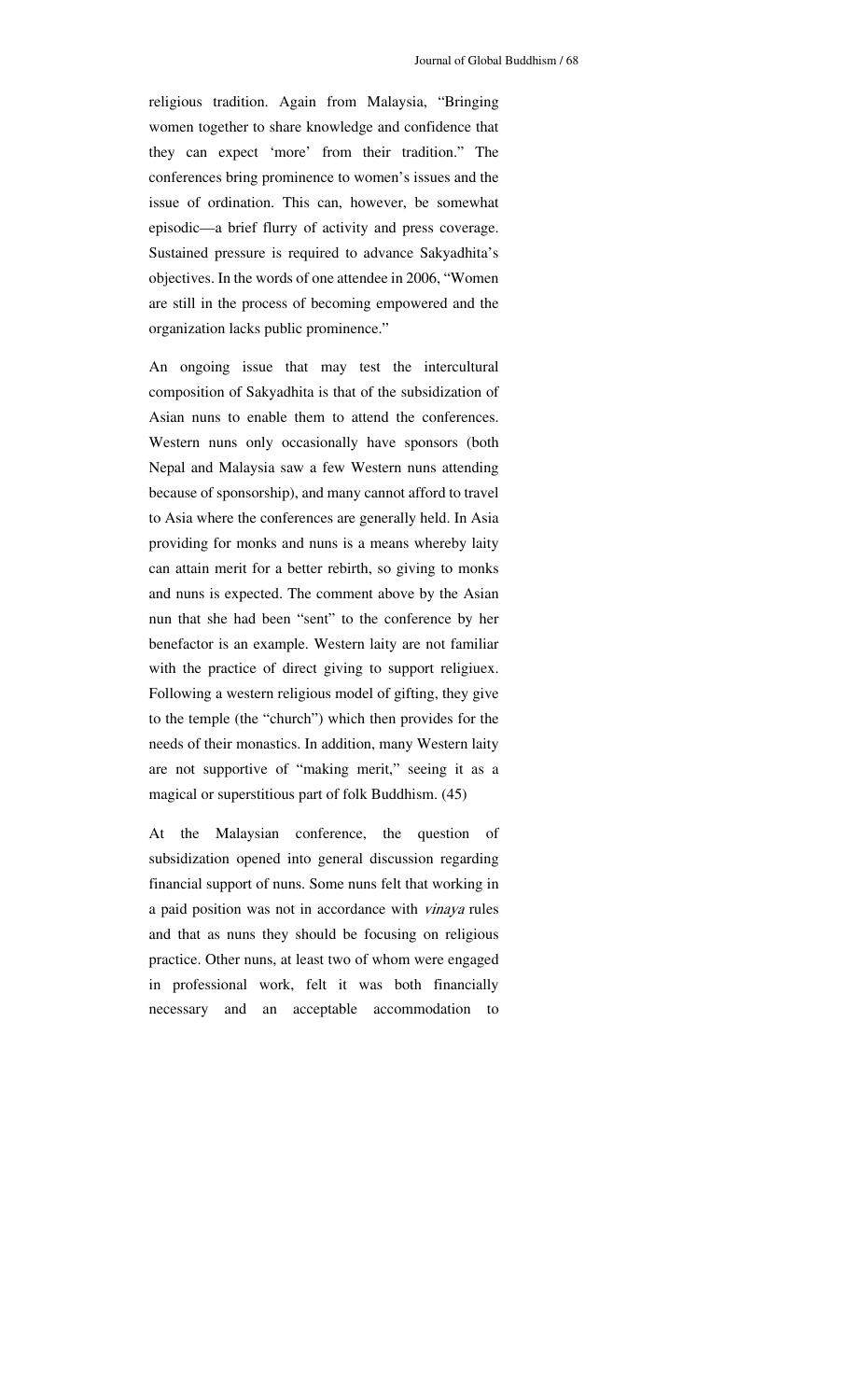Buddhism as practiced in the West. The nuns primarily engaged in this discussion were Western and the discussion, as well as one comment made by a Western laywoman concerning aid as a means of prolonging the dependence of Asian nuns, reflects cultural differences.

The question of financial aid is a serious and growing issue. In North America, monastics are few and spread out over a large geographic area. There is no chapter of Sakyadhita in either the United States or Canada, nor is their any interdenominational monastic organization that might deal with this issue. Failure to deal with this issue may result in a serious division between Asian and Western monastics, and it may also result in a loss of monastic presence in the West.

## Conclusions

In 1987 Sakyadhita set out an ambitious set of objectives. Re-institution or establishment of the bhikshuni ordination where it did not exist; working for improvements in education and training for Buddhist women; establishing an intercultural network of Buddhist women, and fostering good relations between the various Buddhist traditions were four major objectives. The central means of achieving these objectives has been to mount a series of nine international conferences where women could meet, network, learn about other Buddhist traditions and their connection to a worldwide sangha. A consideration of the activities of two of these conferences, 2000 in Nepal and 2006 in Malaysia, indicates that although not without difficulties and tensions, Sakyadhita appears to be sustaining its mission.

There has been progress on the reinstitution of full ordination in the Theravada tradition, particulary in Sri Lanka. This is in large part due to the strong local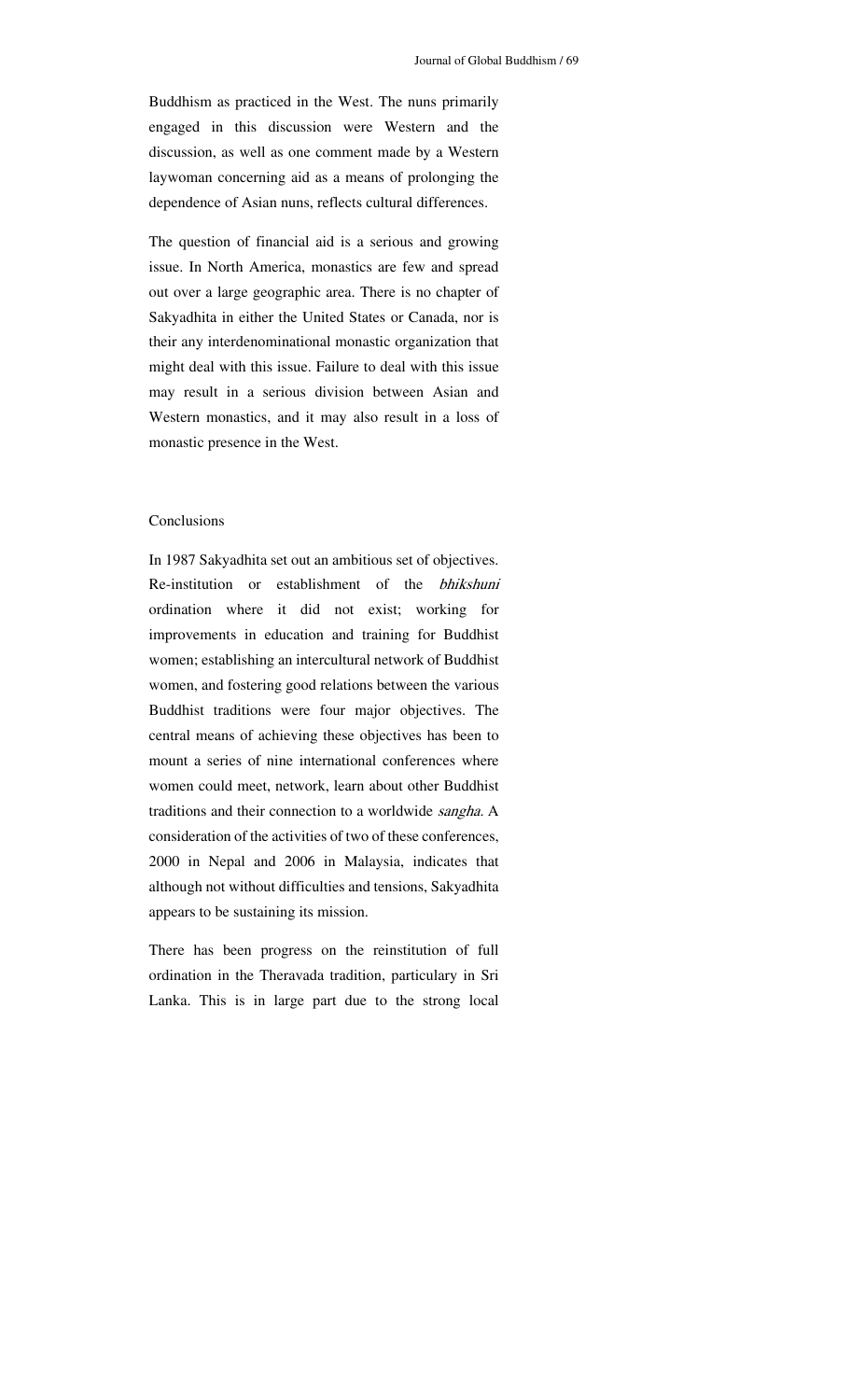Sakyadhita chapter headed by Ranjani de Silva, a long time member of Sakyadhita. Thailand, whose clergy is quite conservative, will prove to be more difficult, although gains continue to be made.(46) Central to the drive for full ordination in Thailand is Chatsumarn Kabilsingh (now Bhikkhunī Dhammananda) who was one of Sakyadhita's founders.(47) And, while there is not yet bhikshuni ordination completely within the parameters of Tibetan monastic tradition, efforts continue.

Although the results of the Hamburg conference must have seemed disappointing to Tibetan Buddhist nuns, the placing of full and traditionally complete ordination at the forefront of issues in Buddhism by Sakyadhita has focused attention on the concern. Scholars, both male and female have been studying the various *vinayas* in an attempt to discover similarities and differences (48) as a prelude to establishing the discipline under which ordination would be most appropriate. Their arguments may erode longstanding but unexamined objections. Not only have Sakyadhita's efforts spawned this research but several of its founders, Karma Lekshe Tsomo and Jampa Tsedron to mention two, were directly responsible for convening the congress in Germany and have a close association with the Dalai Lama. Despite his assertion that he is only one monk, his public presence can bring additional pressure on the Tibetan Buddhist hierarchy to deal with the ordination issue.

Education and facilities are improving for Buddhist women in Asia. Projects directly instituted by Sakyadhita and those inspired by Sakyadhita conferences, are providing education, training and health education for both nuns and laywomen throughout the Himalayan region and coordinating with other organizations in Thailand, Sri Lanka and India. Knowledge of Sakyadhita and its objectives has grown between the time of the two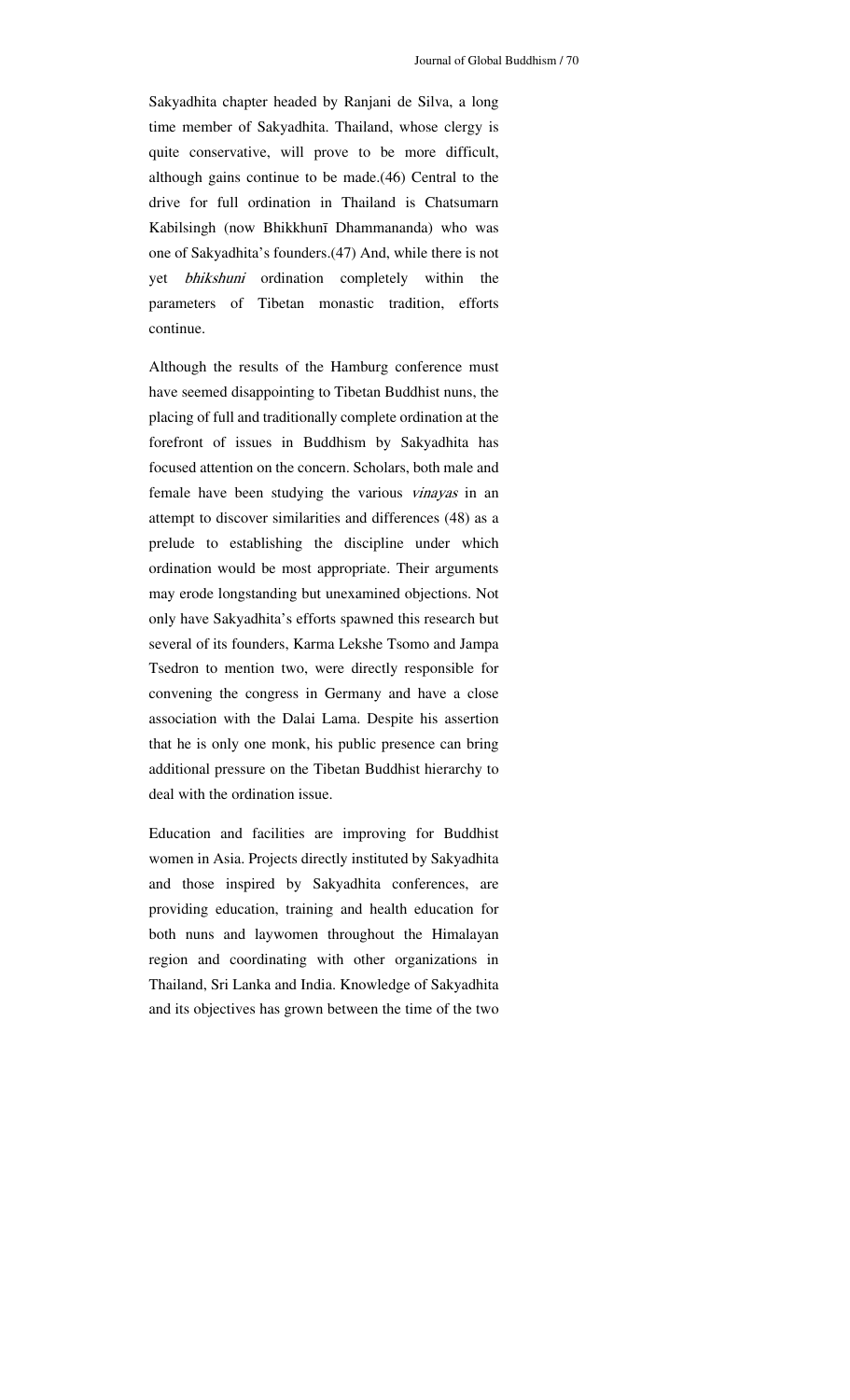conferences profiled evidenced by the far greater awareness expressed by participants at the Malaysian conference. The overall numbers of women attending the conferences has increased over the last six years, as has the presence and agency of Asian women, both lay and ordained. Conversation with participants indicates that many do stay in touch and encourage others to attend conferences. Sakyadhita conferences have also spurred an ecumenical spirit and inter-cultural curiosity. Asian women were very interested in the practice of Buddhism in the West and were interested in comparing notes about Buddhist practice across traditions. These events and their outcomes do amount to a network of Buddhist women worldwide and each conference adds to that network.

Many challenges remain. While the foundation of a universal bhikshuni sangha appears to be a realistic possibility over time, the question of financial resources remains. Nuns receive far less financial support than monks worldwide. This will have to change if equality of spiritual opportunity is to be more than a false promise. Related to this is the question of whether or not nuns can engage in work, professional or otherwise, in order to support themselves. To date, nuns and their teachers appear to be divided on this. The issues of ordination and financial resources are painful and potentially divisive, but must be faced in the spirit of cooperative work.

The educational, health and training programs stimulated directly or indirectly by Sakyadhita will require sustained financing to maintain; making these projects self-sustaining is not feasible at present. Stable finances are likewise necessary to establish local units, and to organize and mount conferences. Should the organization grow, it would require some paid staff and an operating budget. Our surveys indicate that this simply cannot be done by means of donations. Membership in Sakyadhita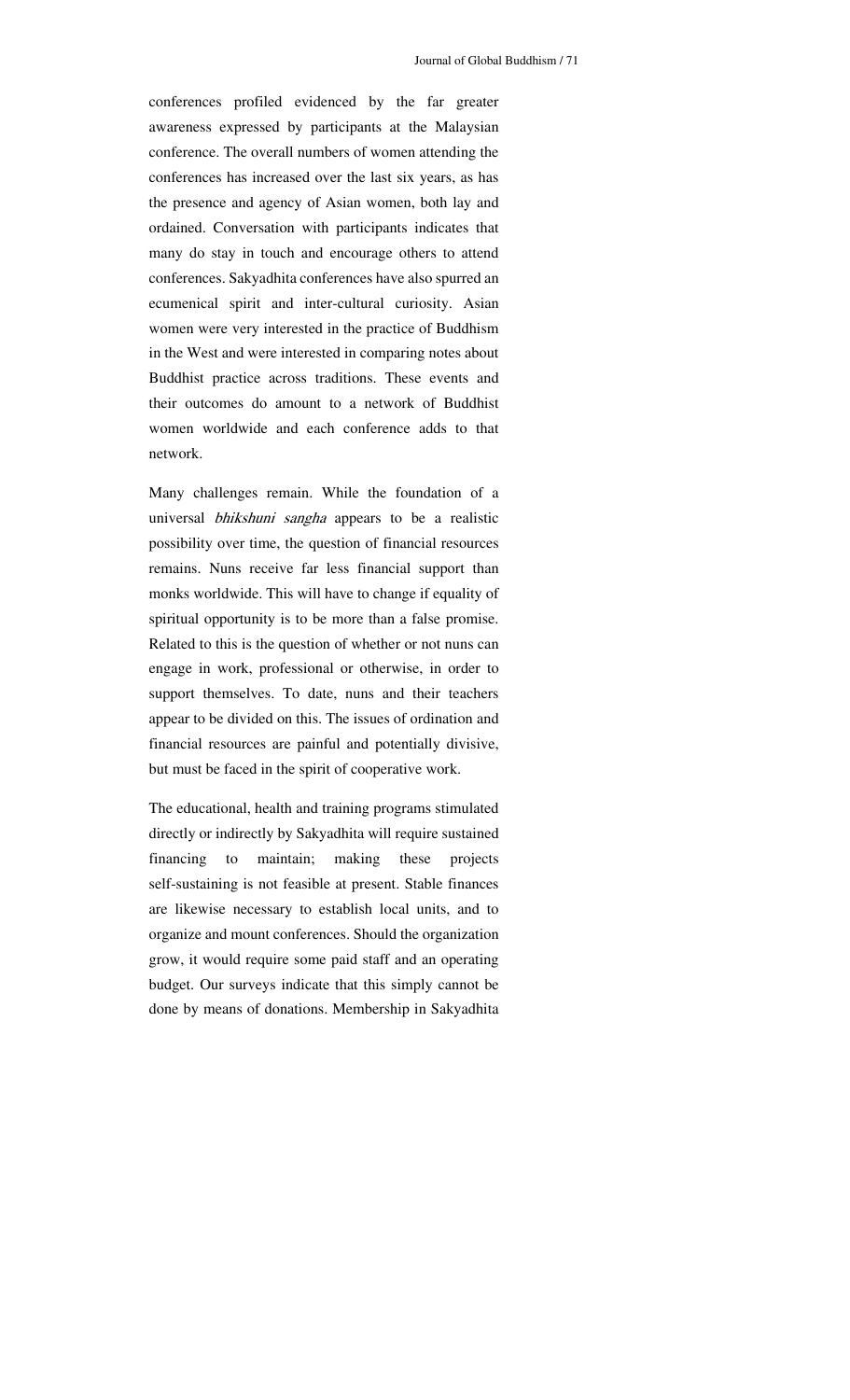is closely tied to the conferences; women take out a membership prior to registering. They tend to send little, or no, money to the organization in between. And, while we spoke to women in both Nepal and Malaysia who attended several conferences, most of them did not participate in any Sakyadhita volunteer work at those conferences or in between. Reliance on unstable outside finances or major contributors who may have their own agendas could pose future problems.

In addition, Sakyadhita faces organizational challenges. Nonetheless, regardless of this and other future challenges, it is fair to say that in the twenty years since its founding Sakyadhita has come a long way. Recently, Karma Lekshe Tsomo (President) and Christie Yu-ling Chang (Vice-President) of Sakyadhita toured parts of Asia to see how the women's movement was progressing. They began in Thailand where the dean and students of Mahaculalongkorn University requested an update on the ordination issue, attended the Malaysian conference, referred to in the Malaysian press as "a breakthrough in inter-cultural, inter-religious dialogue, with women in the vanguard,"(49) on to Vietnam which will be the site of the 2010 conference and finally to Bodh Gaya, the site of the first. While there, Sakyadhita was offered land to build the only international Buddhist women's center in the midst of many monasteries, to be named the Sanghamitta Foundation.(50)

(2) We attended the Sixth International Sakyadhita conference held in Lumbini, Nepal, in February 2000,

<sup>(1)</sup> Sakyadhita's founding statement.

http://www.sakyadhita.org/index.html#sakwho. These objectives were revised in 2004.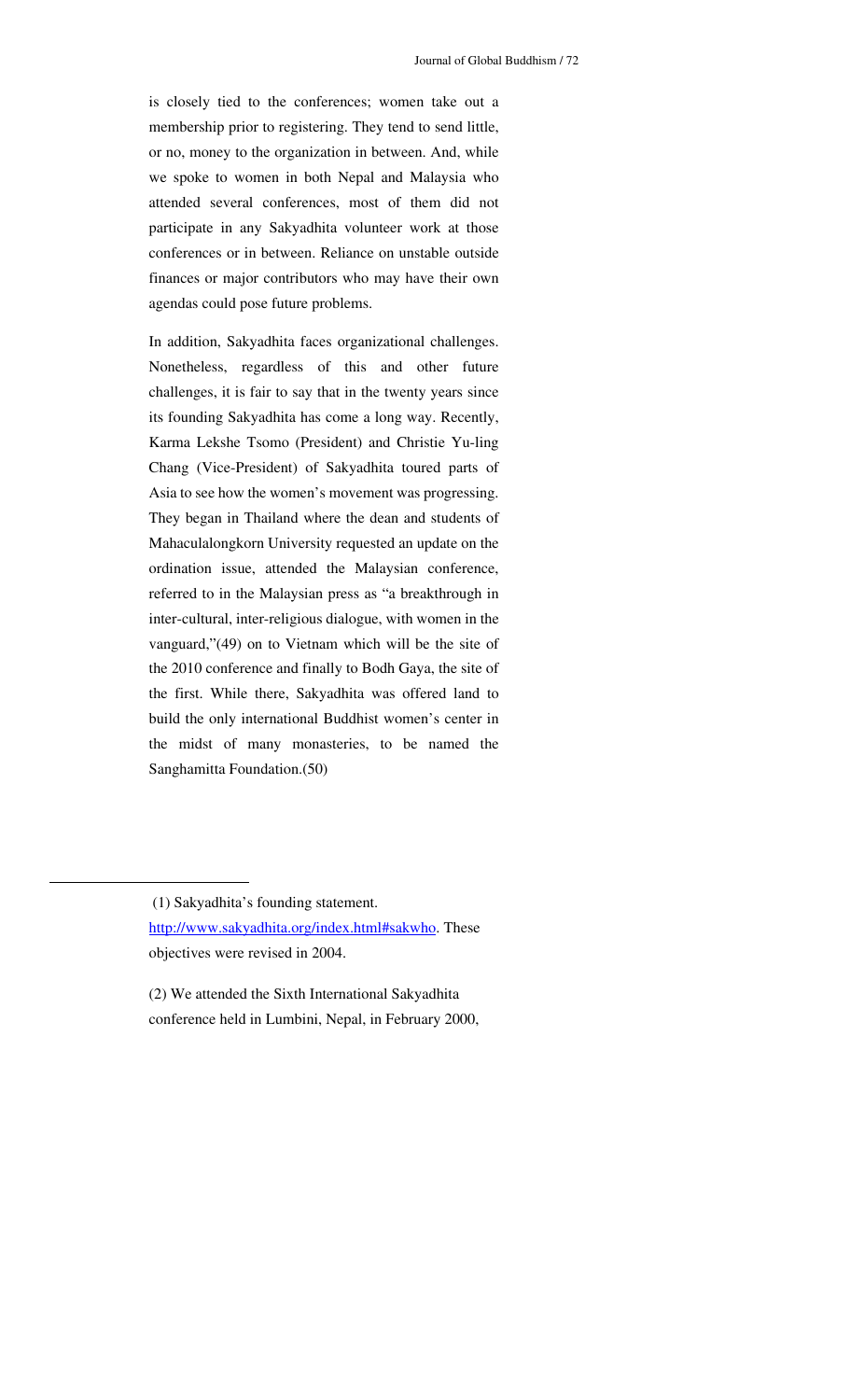meeting with a wide variety of women and describing our research. Upon our return, we surveyed the attendees of the conference (conducting follow-up interviews with some) concerning their participation, their understanding of the goals and accomplishments of Sakyadhita, its strengths and limitations and their vision of it for the future. The analysis of those attending the Nepal conference was published, Kay Koppedrayer and Mavis Fenn, "Sakyadhita: Buddhist Women in a Transnational Forum," Canadian Journal of Buddhist Studies #2 (2006), pp. 143-181). In 2006 Fenn attended the ninth international conference in Kuala Lumpur, surveying and talking with presenters and attendees, some of whom had also attended the 2000 conference in Nepal. A small number of participants were surveyed at the conference (12) and a follow up mailing produced a few more surveys  $(6)$ .

<u> 1989 - Johann Stein, marwolaethau a bhann an t-Amhain an t-Amhain an t-Amhain an t-Amhain an t-Amhain an t-A</u>

(3) See Karma Lekshe Tsomo (ed.), Sakyadhita: Daughters of the Buddha (Ithaca, New York: Snow Lion 1988), 32.

(4) Ibid., 31.

(5) The conferences are Bodh Gaya, India, 1987; Bangkok, Thailand, 1992; Sri Lanka, 1993; Ladakh, India, 1995; Phom Penh, Cambodia, 1998; Lumbini, Nepal, 2000; Taipei, Taiwan 2002; Seoul Korea, 2004, and Kuala Lumpur, Malaysia, 2006. The North American conference on Buddhist women was held at Pitzer College, California in 1998 and the European conference on Buddhist Women was held in Cologne, Germany, 2000.

(6) http://www.sakyadhita.org. The website <http://www.sakyadhita.org> contains back issues of the newsletter starting at the second issue. Publications include Karma Lekshe Tsomo (ed), Sakyadhita: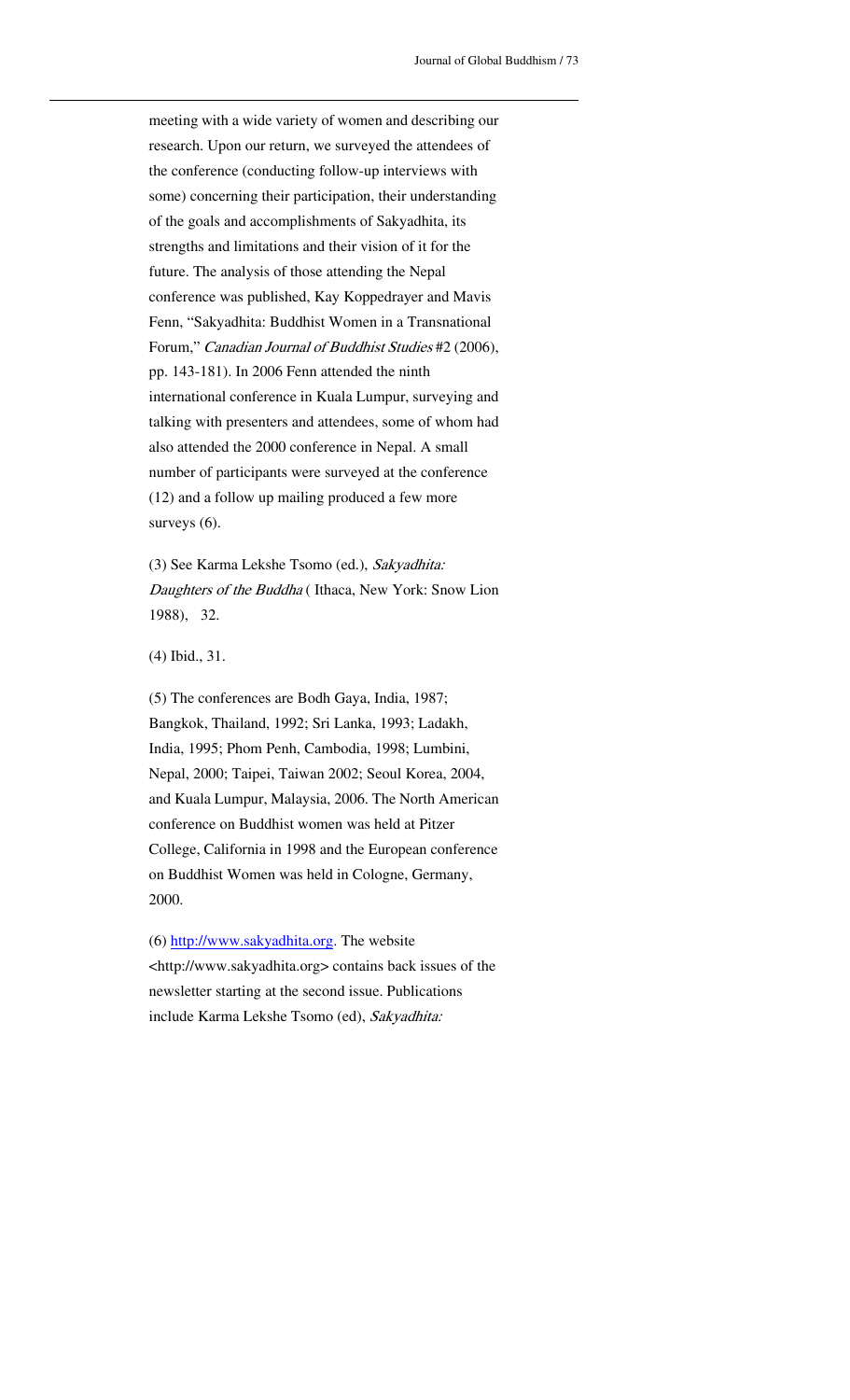Daughters of the Buddha (Ithaca, New York. Snow Lion, 1988); Buddhism Through American Women's Eyes (Ithaca, New York. Snow Lion, 1995); Innovative Women: Swimming Against the Stream (Surrey, U.K.: Curzon, 2000); Buddhist Women Across Cultures: Realizations (Albany, NY:. SUNY, 1999); Buddhist Women and Social Justice: Ideals, Challenges, and Achievement (Albany, NY:.SUNY, 2004) .

<u> 1989 - Johann Stein, marwolaethau a bhann an t-Amhain an t-Amhain an t-Amhain an t-Amhain an t-Amhain an t-A</u>

(7) Bhikshuni Jampa Tsedron, "Ninth Sakyadhita International Conference on Buddhist Women in Malaysia" Sakyadhita:International Association of Buddhist Women 15.2 no.2 (Winter 2006)

(8) Lekshe Tsomo, personal communication.

(9) Main organizers: Buddhist Maha Vihara, Malaysian Buddhist Society; co-organizers: Buddhist Gem Fellowship, Buddhist Light International Association, Buddhist Missionary Society Malaysia, Jatavana Monastery, Than Hsiang Temple, Vajrayana Buddhist Council of Malaysia and the Young Buddhist Association of Malaysia.

(10) Information provided by Sakyadhita International.

(11) Koppedrayer and Fenn: 2006, 147.

(12) Ibid., 149.

(13) Sakyadhita newsletter, Sakyadhita: International Association of Buddhist Women .15.2 no.2 (Winter 2006) and personal observation.

(14) Participant profiles of women who attended the Nepal conference can be found in Koppedrayer and Fenn, 2006: . 148-150.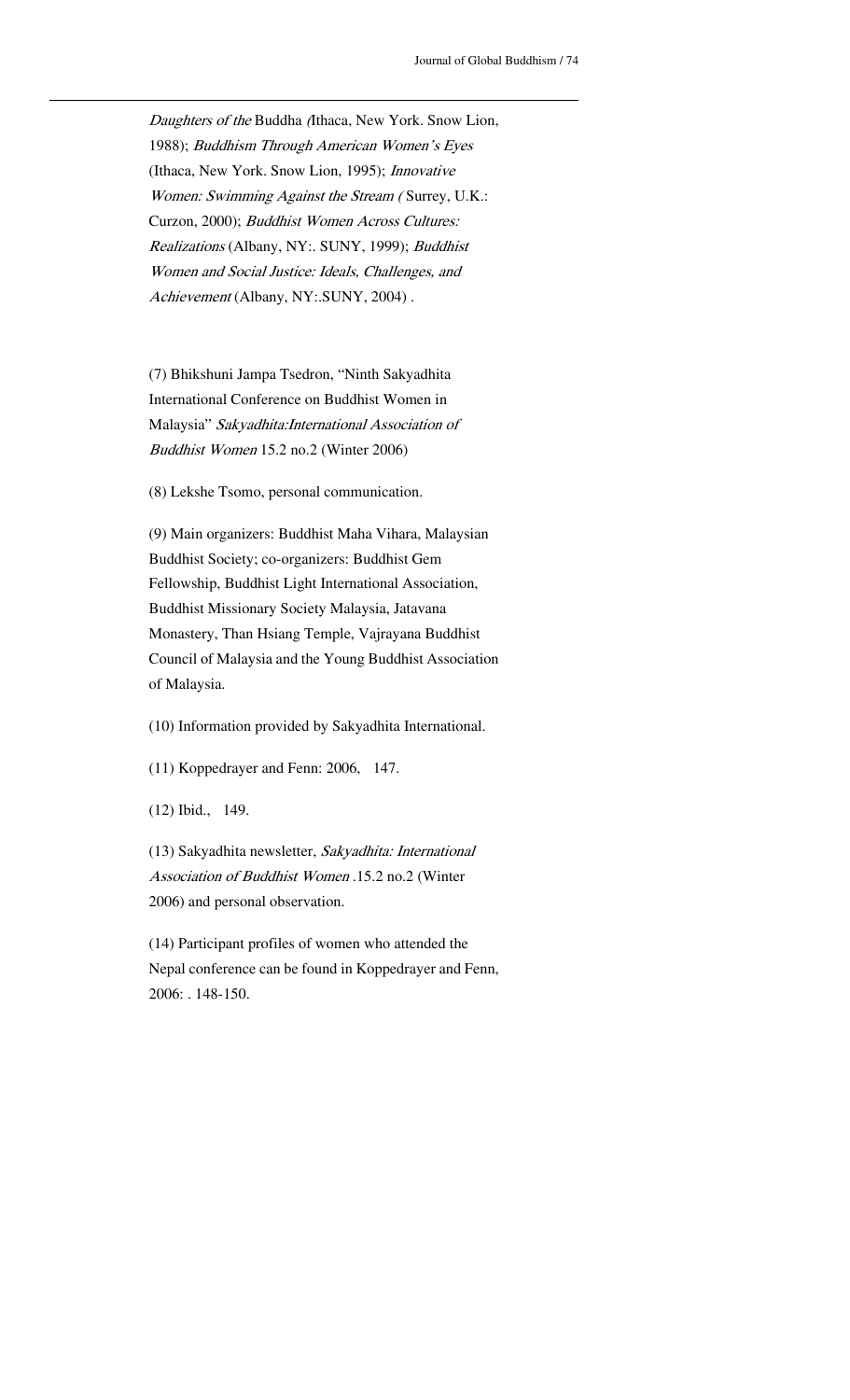(15) Koppedrayer and Fenn: 2006.

(16) Ibid., 151

(17) Statistics for Nepal can be found in Koppedrayer and Fenn: 2006, 153.

<u> 1989 - Johann Stein, marwolaethau a bhann an t-Amhain an t-Amhain an t-Amhain an t-Amhain an t-Amhain an t-A</u>

(18) Ibid.

(19) This information was conveyed to Fenn in a conversation with one of the organizers of the Cambodian conference. There are several organizations that work with NGOs concerning religious education. One of these is the Association of Nuns and Lay Women (est.1995) that works with the Heinrich Böll Foundation on education projects. It has received the support of the Supreme Patriarch and the Queen of Cambodia which has given it legitimacy. http://hbfasia.org/southeast asia/thailand/projects/anlwc.htm.

(20) Nancy Barnes, "Buddhist Women and the Nuns' Order in Asia," in Engaged Buddhism: Buddhist Liberation Movements in Asia, Christopher S. Queen and Sallie B. King, eds. (New York: SUNY, 1996), 263.

(21) Bhikshuni Karma Lekshe Tsomo, "Prospects for an International Bhikshunī Sangha," in Tsomo: 1988, 237

(22) A good survey on this can be found in Ranjani De Silva, "Reclaiming the Robe: Reviving the Bhikkhunī Order in Sri Lanka," in Tsomo: 2004

(23) Ibid. 125.

(24) Ibid.

(25) Ibid., 129. For a firsthand account of the proceedings by an ordinand see Charlotte Sudhamma Bhikkhuni "A Radiance of Nuns,"

www.dharma.org/ij/archives/2003a/radiance.htm.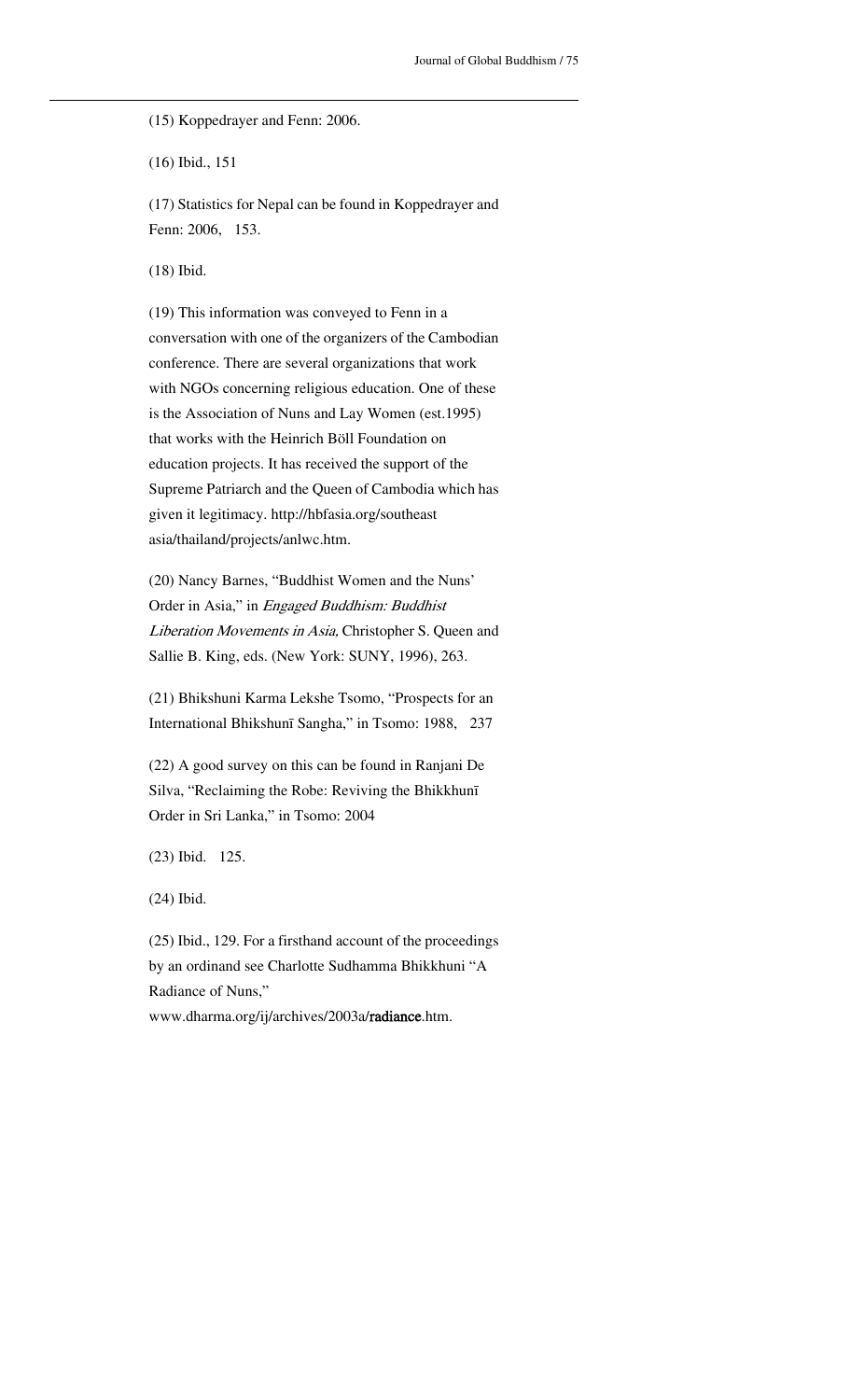(26) "Reclaiming the Robe," Tsomo: 2004, 131.

<u> 1989 - Johann Stein, marwolaethau a bhann an t-Amhain an t-Amhain an t-Amhain an t-Amhain an t-Amhain an t-A</u>

(27) Ven. Dhammananda (Dr. Chatsumarn Kabilsingh), "Ordination in Dambulla, 2007. Report from Sri Lanka," Yasodhara: Newsletter on International Bddhist Women's Activities, vol. 23/4 (no. 92) , July-September 2007: 6-7.

(28) Ven. Dhammananda (Dr. Chatsumarn Kabilsingh),"Theravada Bhikkunis in Indonesia," Yasodhara: Newsletter on International Buddhist Women's Activities, vol. 23/4 (no. 92) , July-September 2007: 18.

(29) Karma Lekshe Tsomo, "Family, Monastery, and Gender Justice: Reenvisioning Buddhist Institutions." In Tsomo: 2004, p. 15. Because women are considered 'lesser' than males in the karmic hierarchy, giving to them produces less merit. The question of devotional practice is somewhat more complicated. While some Western and Western educated women see this as a restriction and envision more socially active nuns, many of those who are not fully ordained do not share this vision. "Buddhist Women and the Nuns' Order in Asia,"p. 279. See also Chatsumarn Kabilsingh, "The Role of Women in Buddhism," In Tsomo:1988, 230-31.

(30) Tsomo: 1999, 185

(31) The example here is the Taiwanese nuns who are well-educated and involved with social service. They are, however, able to accommodate other vocations. See Barnes in King and Queen: 1996

(32) While the narrative of the founding of the female sangha shows ambivalence on the part of the Buddha, he affirms the spiritual equality of women. Cullavagga  $X$ .

(33) Barnes in King and Queen: 1996, 265.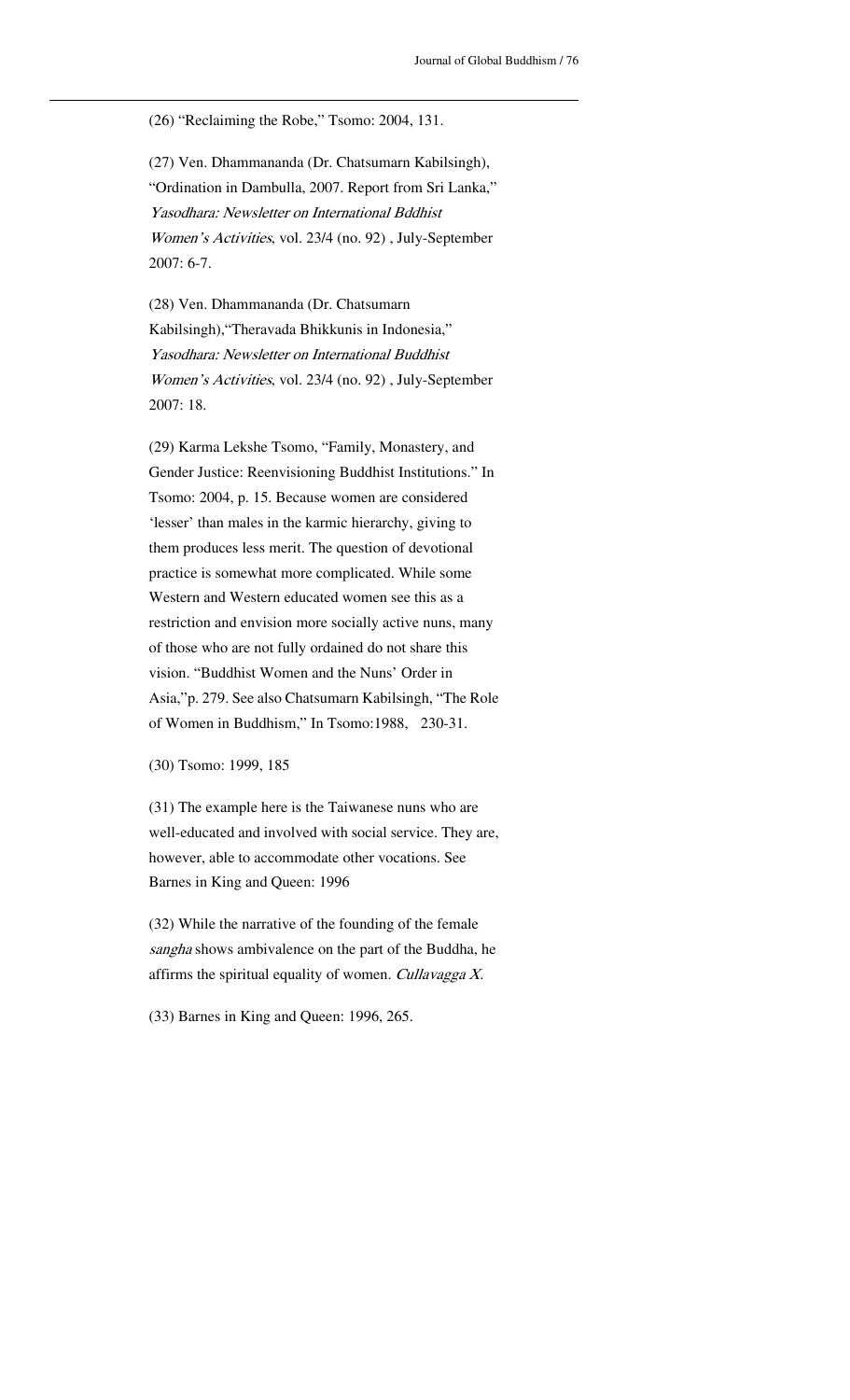(34) Ninth Sakyadhita International Conference on Buddhist Women, Program, 35-40.

<u> 1989 - Johann Stein, marwolaethau a bhann an t-Amhain an t-Amhain an t-Amhain an t-Amhain an t-Amhain an t-A</u>

(35) Sarah Levine, "Dharma Education for Women," Tsomo: 2004, 148 and endnote 31.

(36) In order to establish a *bhiksunī* lineage in the Tibetan tradition, the various vinayas must be examined, especially on the manner in which the precepts are administered. According to the Dalai Lama this is currently being researched by the Tibetans. "Opening Speech of His Holiness The Dalai Lama," in Tsomo: 1988, 44. For more details on this matter see "An Interview With His Holiness The Dalai Lama," also in Tsomo: 1988, 267-76.

(37) http://www.sakyadhita.org;

http://www.sakyadhita-srilanka.org;

http://www.sakyadhita-europe.org;

http://www.congress-on-buddhist-women.org Accessed July 9<sup>th</sup>, 2007. As well as being a founder of Sakyadhita International and Sakyadhita Sri lanka, Ranjani de Silva also established the All Ceylon Women's Buddhist Congress and was president of Sakyadhita International from 1995 to 2000.

# (38)

http://www.congress-on-buddhist-women.org/index.php ?id=143 (Feb.21, 2008). See also Sri Dhammanada (Dr. Chatsumarn Kabilasingh), "Report from Hamburg Congress, July 2007," Yasodhara Vol. 23/4 (no. 92) July-September 2007: 13-16.

(39) Sri Dhammanada (Dr. Chatsumarn Kabilasingh), "Report from Hamburg Congress": 14.

(40) Ibid., 15, 16.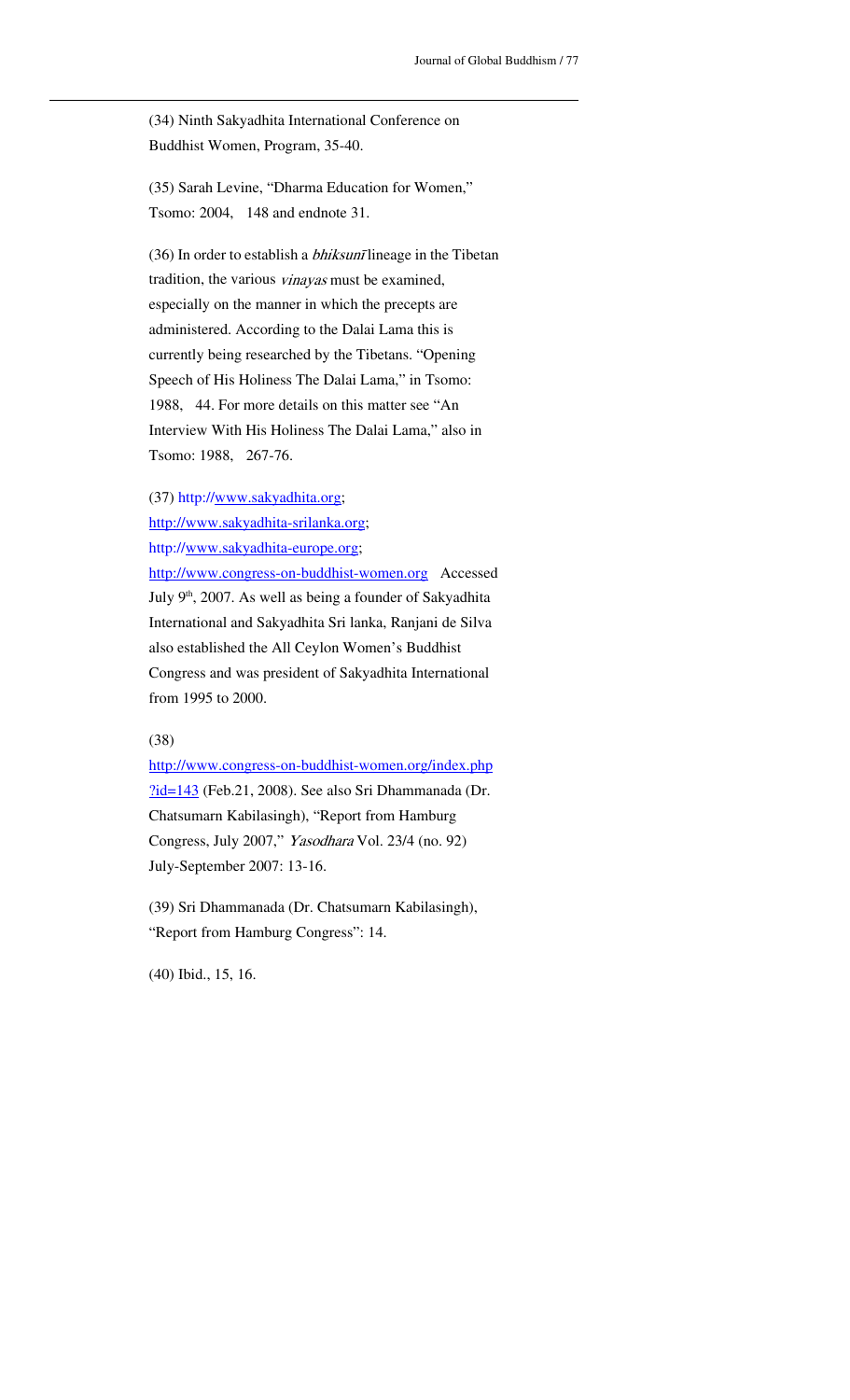#### (41)

http://thaibhikkhunis.org/eng/index.php?option=com\_co ntent&task=view&id=It

<u> 1989 - Johann Stein, marwolaethau a bhann an t-Amhain an t-Amhain an t-Amhain an t-Amhain an t-Amhain an t-A</u>

(42) Tsomo: 1988, p. 36.

(43) Koppedrayer and Fenn: 2006, p. 175.

(44) Sakyadhita newsletter, Sakyadhita: International Association of Buddhist Women 15.2, no.2 (Winter 2006).

(45) No one objected to subsidizing Asian nuns in order to dramatize their presence, agency and to provide them with a transnational view, and support was expressed for having the conferences in Asia so as to make sponsoring them more affordable but some Western nuns felt that they should be eligible for some subsidy as well. They felt, correctly, that more Western nuns would attend if there were financial assistance.

(46) Karma Lekshe Tsomo "Sakyadhita Pilgrimage in Asia: On the Trail of the Buddhist Women's Network," Nova Religio 10 no. 3 (Feb. 2007): 102-117.

(47) In a recent piece in Yasodhara, the newsletter she publishes, Ven Dhammananda (Dr. Chatsumarn Kabilasingh) writes of her early work with Sakyadhita, taking note of how the Bodhgaya gathering that led to Sakyadhita's founding "provided a fertile ground for us women to grow both physically and spiritually." In "Coming Together of Buddhist Women," Yasodhara, vol. 23/4 (no. 92) July-September 2007: 19.

(48) Sisters in Solitude: Two traditions of Buddhist Monastic Ethics for Women. Karma Lekshe Tsomo. Delhi: Sri Sat Guru, 1996.